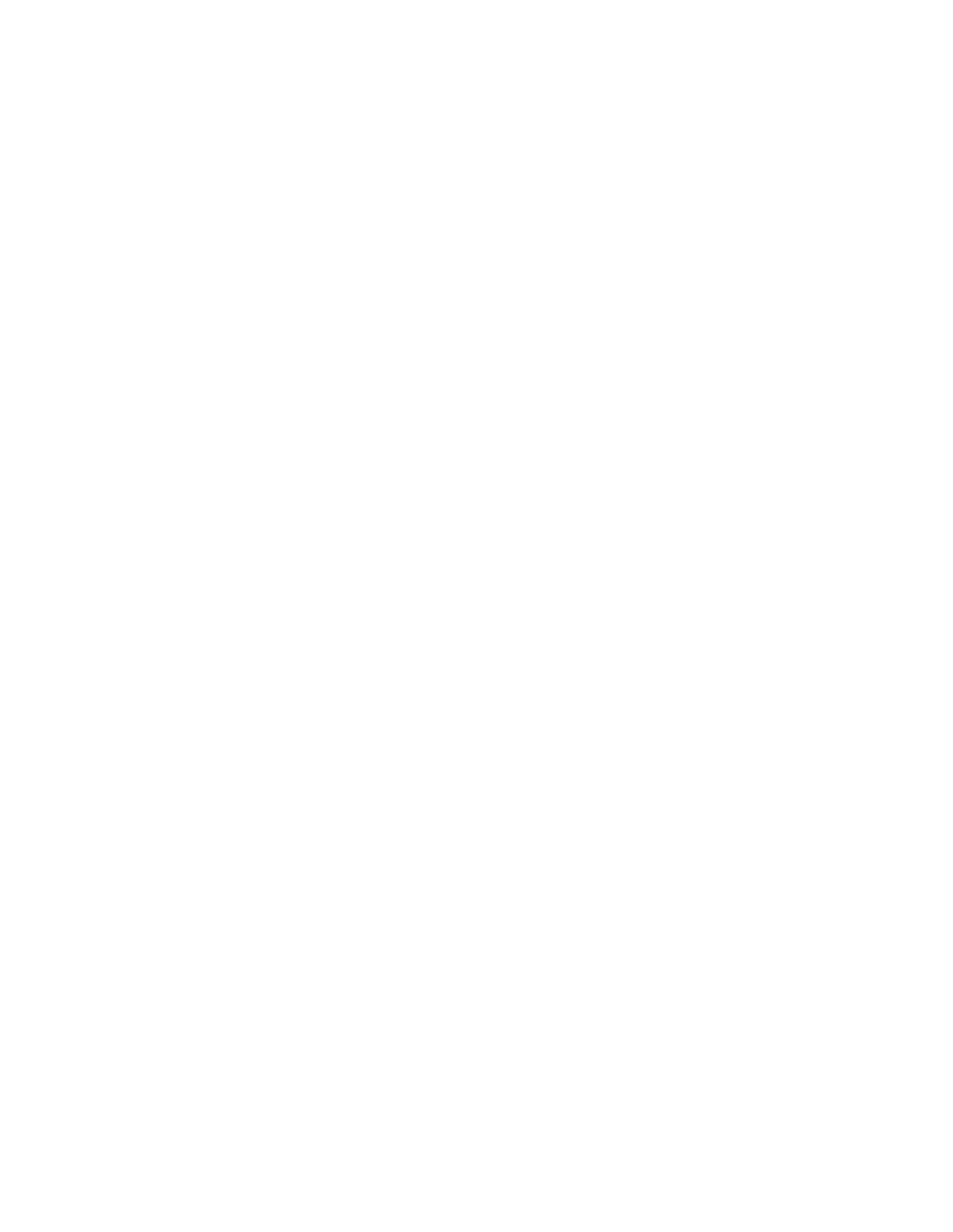In 1995, Peggy Ishler, then president-elect of the Association of Teacher Educators, appointed the first Task Force on Field Experiences Standardsin Teacher Education. For over three years, the group developed categories for standards, and then explored the literature and developed standards and support for them. One draft of the standards was presented at an open hearing at the ATE summer conference in Las Vegas. A subsequent draft was sent to organizations (e.g., AACTE and NCATE) and individuals (e.g., a random sample of the National Field Directors Forum) for feedback. In 1998, the ATE Delegate Assembly approved the standards in draft form. Open hearings were held at the 1998 annual meeting and at the 1998 Minneapolis summer conference. State ATE presidents were sent the standards and asked to have open hearings. A new draft set of standards was developed based on input from these meetings and from people who responded to the request for feedback. In February 1999, the ATE Delegate Assembly approved the standards with a few minor modifications. An open hearing was held after approval regarding impact and dissemination. Ongoing work of the task force included dissemination and use of the standards.

Former ATE President Ann Shelly then appointed a second Task Force on Field Experience Standards in Teacher Education in 2012. The task force was charged to review and propose revisions for the current standards. Members of the ATE Delegate Assembly approved the revised standards in the spring of 2016.

# **Support for the Standards for Field Experiences**

# **Introduction**

Field experiences are often considered the most important and powerful component of teacher education programs (Mclntyre, Byrd, & Foxx, 1996; Darling-Hammond & Bransford, 2005). Over the past twenty years, most teacher education programs incorporated more field experiences into their programs and increased the number and variety of sites in which students are placed (Black & Ammon, 1992; Garibaldi, 1992). In addition, school context, especially the school-based supervisor, has been found to have a significant impact on teacher development. Mclntyre, Byrd, and Foxx (1996) asserted, "the placement of the prospective teacher for both early field experiences and student teaching is a critical stage in teacher preparation" (p. 173). Graham (2006) also emphasized that the two components critical to the success of the intern experience are the cooperating teachers who guide and support students and the sites where the experiences occur.

In 1904, John Dewey spoke of "miseducative" practices and believed that practice should be accompanied by reflection on the effects of practice. Many teacher education programs have the goal of preparing reflective teachers and espouse field experiences that give opportunities for analysis of and reflection on teaching (Zeichner, 1982). However, Monk (2015) stated that in order for the field of teacher preparation to flourish, there is a need for knowledge about not only what constitutes effective teaching, but also what constitutes best practice for preparing people to become effective teachers.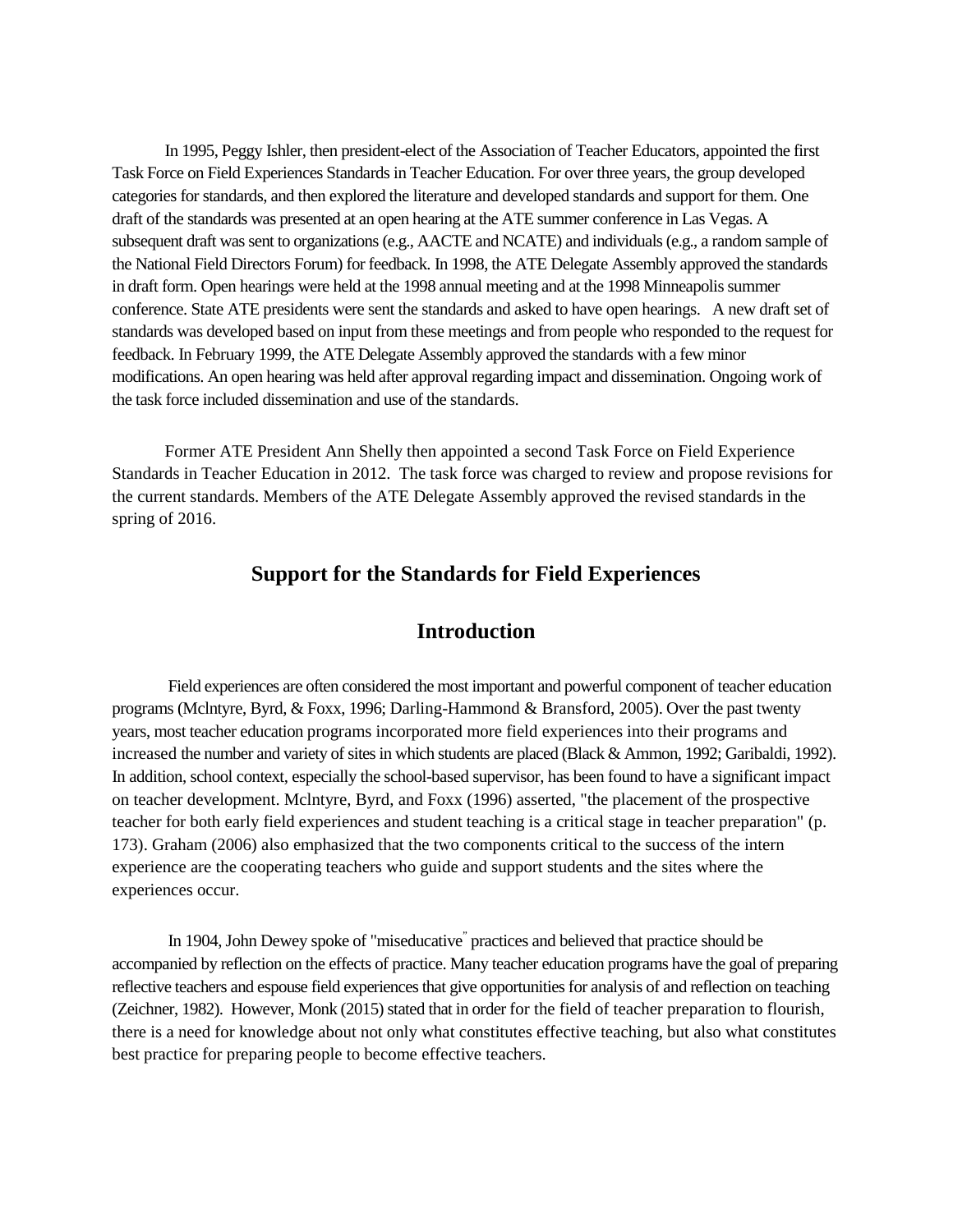Although it is clear that field experiences have a profound effect on teacher development, it is not clear that the impact always is positive. Mclntyre, Byrd, and Foxx (1996) concluded that

Despite the overwhelming positive feeling about the efficacy of field experiences, there does not exist enough data to determine that extending field experiences, whether at the early field experience or student teaching stage, will develop more effective, thoughtful teachers than those prepared in shorter field experience programs. Although there remains a great need for additional research in this area it appears that what occurs during the field experience is more important than the length of the experience (p. 176).

Goldstein and Lake (2003) supported this notion and believe that during field experiences, teacher candidates' images of themselves as teachers and their understandings of the contours of the job of teaching are constantly in a state of flux.

A nation-wide study of teacher education programs revealed that often little connection is made between courses and field experiences and that faculty and school based personnel often do not connect field experiences to particular goals (Goodlad, Soder, & Sirotnik, 1990). Mclntyre, Byrd, and Foxx (1996) reported that there is a trend towards more thematic programs, but research does not support that field experience activities are well connected to these themes or conceptual frameworks, particularly to themes of reflection and inquiry (Howey, 1986; Howey & Zimpher, 1989; Zeichner & Liston, 1987; Zeichner & Tabachnik, 1982).

Some evidence indicates that the school context of field experiences is not always a positive influence on student teacher development (Guyton & Mclntyre, 1990). Adequate attention is not always paid to the impact of the choices made in selecting student teaching placements (Zeichner, 1986), although there is a trend toward more careful selection and more intense involvement of school based personnel.

Mclntyre, Byrd, and Foxx (1996) reported from their extensive review of the literature on field experiences that (a) increased practice without reflection and analysis does not lead to professional growth; (b) the context of field placements is very influential on professional development; and (C) evaluation of field experiences should reflect the complex world of teaching. Finally, Zeichner (2010) concluded that although many programs include field experiences throughout the curriculum, the time that teaching candidates spend in schools is often not as carefully planned as are campus based courses so that little or no clinical curriculum exists.

The importance of field experiences is not disputed among educators. How field experiences are conducted, though, varies greatly from teacher education program to teacher education program. Some variability is desirable in order for programs to be able to respond to their unique circumstances, but some of the differences reflect variations in the quality of programs. Roth (1996) identified setting standards as one way to deal with quality preparation of teachers, to ensure a minimum level of program quality. The purpose of standards is to create significant change. The Council for the Accreditation of Educator Preparation has developed and implemented rigorous standards for teacher education programs (CAEP, 2014.) These standards address field experiences in Standard 2, Clinical Partnerships and Practice: 2.3 Clinical Experiences.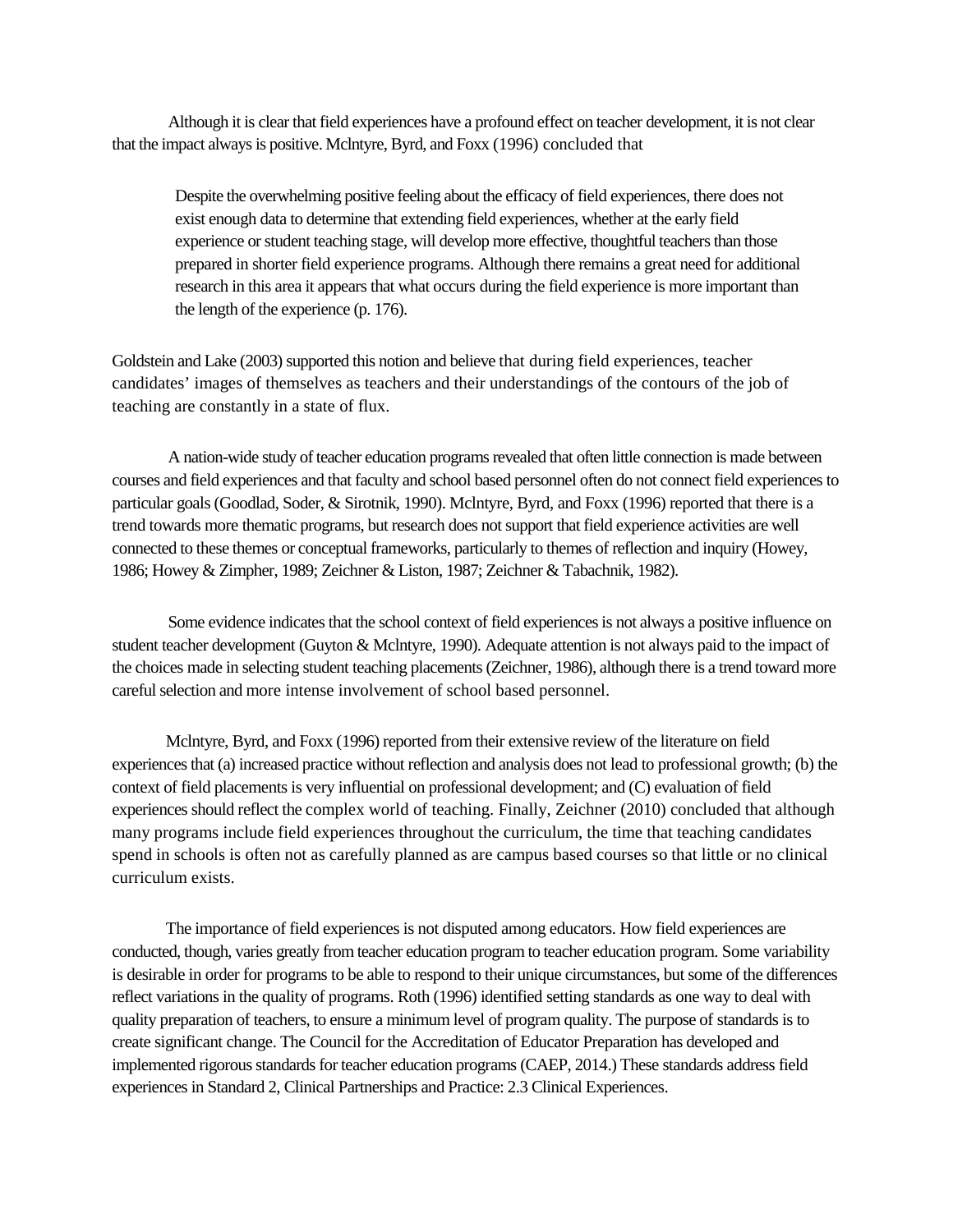# **Context/Culture of Field Experiences**

A national study by Goodlad (1990) found that many teacher education programs had no influence over the placement of their student teachers and that convenience rather than a quality experience tied to teacher education goals was the major criterion for placement. Other studies suggested that haphazard placements can undermine program goals. For example, Winitsky, Stoddart, and O'Keefe (1992) found that when student teachers used a constructivist approach to teaching, as taught in the teacher education program, cooperating teachers intervened and made these teacher candidates conform to more didactic methods used by the teachers.

Contexts include the classroom, school, and community and offer the prospective teacher an opportunity to reflect on the roles and responsibilities of teachers, the structure of the school, and the relationship of the school to the community, particularly as it applies to the teaching and learning process (Maxie, 2010). Savage, Cannon,and Sutters (2015) claimed that multiple factors must be considered when planning placements for teacher candidates in their teacher preparation program, including faculty input, personal interviews, and individual candidate needs. However, as the placement period draws near, fewer teachers are available to serve since the economy affects the number of available qualified teachers. Teacher education programs have had to adapt how they place teacher candidates, cajole overworked teachers into serving as cooperating teachers, create digital reporting systems that simplify required paperwork, and rethink what our teacher candidates can reasonably expect to gain from their practicum placement.

Monk (2015) asserted that we must be clear about what constitutes a rich clinical experience. He stated that most students he sees who are preparing to become teachers tend to be very bright, very idealistic, and sometimes naïve about the institution they plan to enter. Typically, their personal K-12 schooling experiences have been good and they can identify an inspirational teacher or two they admire and wish to emulate. If we equate 'rich clinical experience' with spending time with similarly excellent and inspirational teachers, we risk compounding the naïveté that is already present. Moreover, one of the things we know about excellent teachers is that they make what they do look easy. To an inexperienced student teacher this can be misleading and potentially mis-educative. He believes that insights can be gained from teachers who are struggling and that while it may seem counterintuitive, a portion of 'rich clinical experience' might include time with a less than excellent teacher.

The context of field experiences has been posited to have a strong influence on teacher socialization (Guyton & Mclntyre, 1990; Zeichner, 1990). Hoy and Feldman (1987) averred that school context had two constructs: (a) affective context that is the ambience of the school created by such things as teacher morale; and (b) objective context that is the socio-economic status of the school. Zeichner (1982) found that the following factors influenced the development of teachers' perspectives: teacher-pupil ratio, material resources, authority relations, school values and ideals, and collegial influence. Kagan (1992) reviewed current research on the role of context in teacher socialization. She reported four contextual factors affecting growth and success: the teaching assignment (the nature of the content and pupils to be taught); colleagues' willingness to provide support; parental relationships; and degree of autonomy and leadership afforded teachers. Guyton and Wesche (1996) studied the contexts of field experiences and found that (a) placing preservice teachers in schools with good morale, pleasant surroundings, a compatible and welcoming cooperating teacher who is a good role model may be just as important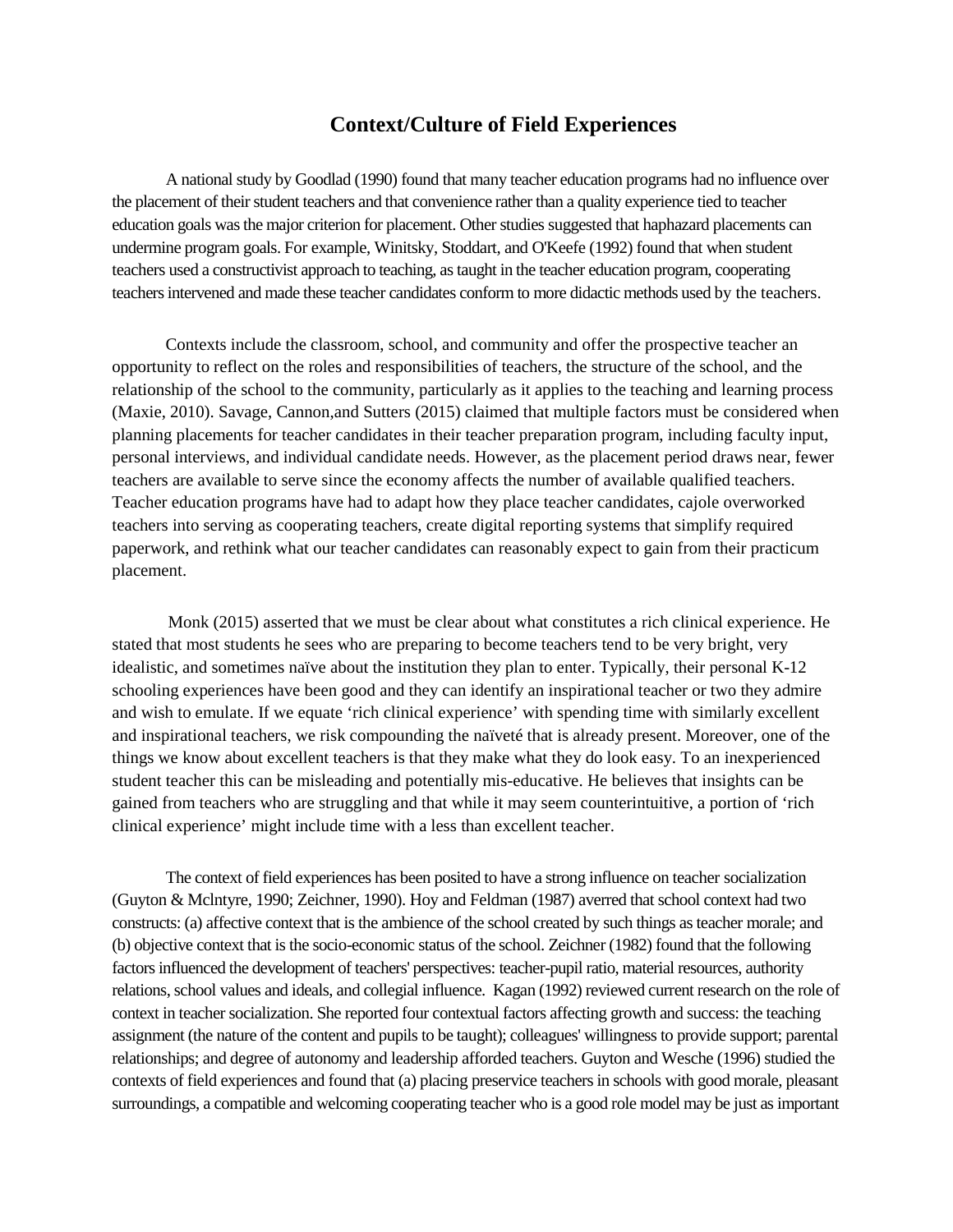as pupils' backgrounds in determining success in full time field experiences, and (b) students whose attitudes are consistent with teacher education program experience enhanced teaching performance.

Coffey (2010) argued that research in teacher education suggests that field experiences in community settings offer pre-service teachers a context for understanding the link between theory and practice. She documents the experiences of pre-service educators participating in a service-learning experience at a Children's Defense Fund Freedom School in the southeastern United States. The preservice teachers engaged in critical reflection, online journals, and daily debriefing sessions. Afterwards, they praised the benefits of a service experience in an urban context and explained how interactions within the program gave them the insight into the teaching profession. Coffey asserted that this particular context successfully bridged the gap between teacher education theory and practice. Boyle-Baise and McIntyre (2008) supported this argument in their book chapter focusing on developing a professional development school in a community context.

Recently, Zeichner (2010) argued for the creation of a *third space* in teacher education programs that brings together school and university-based teacher educators and practitioner and academic knowledge in new ways to enhance the learning of prospective teachers. In opposition to the traditional disconnect of campus and schools and to the assumption of academic knowledge as the authoritative source of knowledge for learning about teaching in traditional college and university models of teacher education third spaces bring practitioner and academic knowledge together in less hierarchical ways to create new learning opportunities for prospective teachers. He makes the point that it is crucial for teacher education programs to work with schools and communities in closer and more respectful ways across teachers' careers if we are to remain a source for future teachers.

More general arguments also are posited for multiple field experiences. One argument is that increasing the number and variety of placements can dilute any negative influence of any one context (Garibaldi, 1992). Zimpher (1990) claimed that a single field experience placement limits the student's ability to become reflective and restricts learning about school communities. Others, though, have argued that reflection is facilitated by more long-term placements (Schon, 1987).

# **Diversity**

A generally accepted and understood goal for teacher education is the development of teachers capable of working with diverse student populations. Sleeter (2001) stated that one of the major challenges in preparing pre-service teachers for the 21st-century classroom, as well as for an increasingly competitive job market, is providing the necessary skills and background to effectively educate diverse populations of students.

The primary method for achieving the goal is placing students in field experiences in schools with diverse populations. Diversity sometimes is defined broadly, but its most typical application is in terms of racial/ethnic/economic differences. America's school children are becoming more ethnically and culturally diverse. This is particularly evident in the largest urban school systems across the country, where ethnic students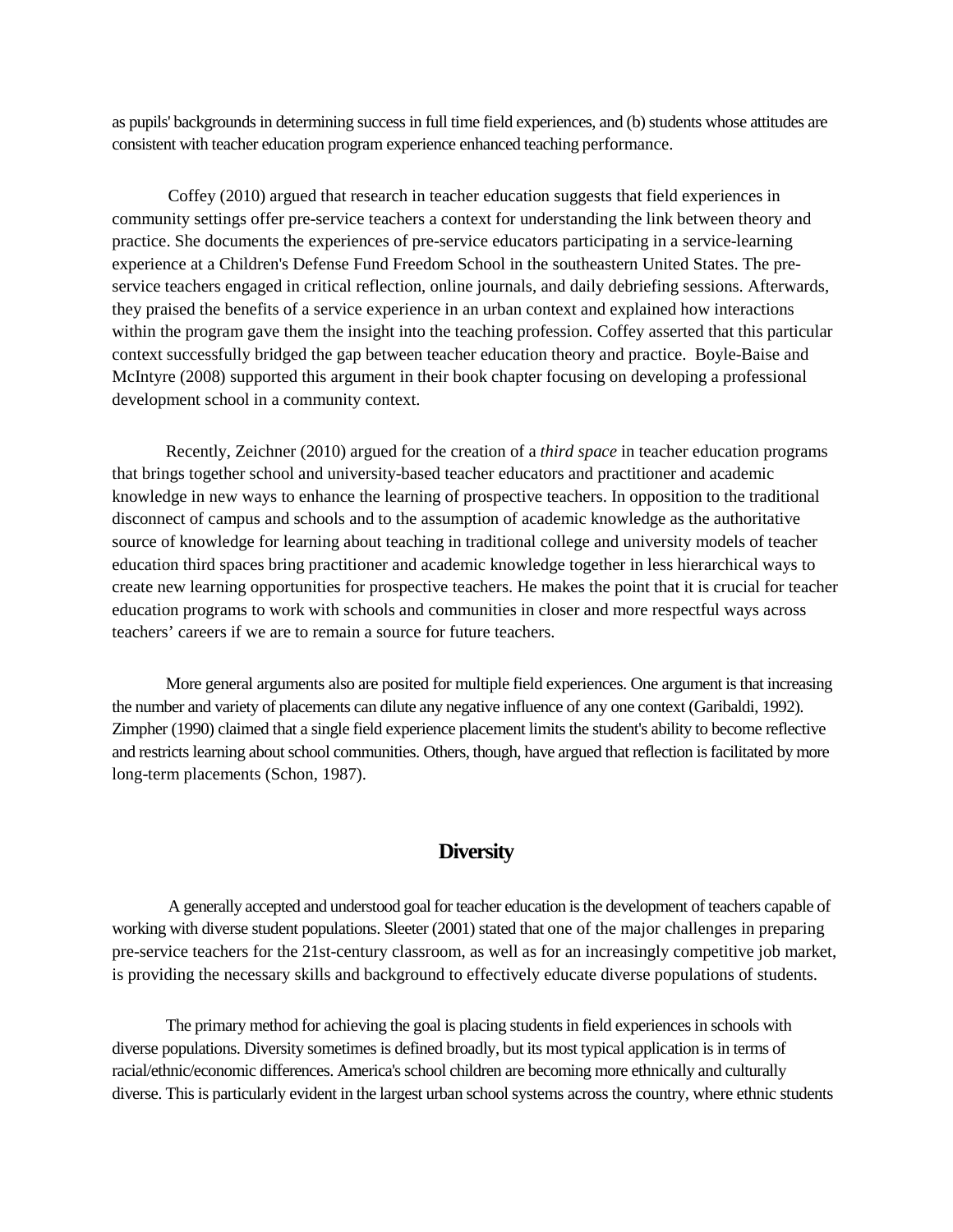are a majority of the school-age population. This increase in diversity is accompanied by rising numbers of poor children, especially in inner city schools. These student demographic trends are in stark contrast to the demographic profile of the American teaching force. Over 86 percent of America teachers are European Americans, mostly from the middle class, suburban communities surrounding the city. The socio-cultural gap between teachers and students often has a negative effect on student learning and achievement. Since it is not likely that these demographic trends will be reversed in the foreseeable future, it is imperative that teacher education institutions begin to address them in their programs. In urban settings, teachers deal with the complexities of teaching children beset by poverty, deal with teaching children whose social class and/or ethnicity often is not that of the teacher; deal with bureaucratic inflexibility and social isolation. The numbers of teachers of color are diminishing while the numbers of students of color are rising (AACTE, 1987; Fuller, 1992; Graham, 1987; King, 1993; Tewell & Tribowitz 1987). Reasons for the shortage are related to finances, attitudes toward teaching, prestige, other career opportunities, competency tests, and integration (Tewel & Tribowitz, 1987; Graham, 1987; King, 1993), and solutions focus on recruitment (AACTE, 1987; Bainer, 1990; Henninger, 1989). Increasingly, though, it has become accepted that the majority white teaching force needs opportunities to learn how to teach diverse students.

Eisenhardt, Besnoy and Steele (2011-12) reported on a field experience program whereby preservice teachers acquired a perspective of their students that transcended their preconceived notions. The pre-service teachers developed both knowledge of these diverse learners and very positive interpersonal relationships. The impact of the dissonance between their prior beliefs and experiences broadened their understanding of the range of students' needs and how these influence learning.

Mclntyre, Byrd, and Foxx (1996) summarized the findings from research on the impact of teacher education programs on preservice teachers.

From these findings, three conclusions can be drawn. First, preservice teachers do not enter teacher education programs with the skills, knowledge, and attitudes necessary to work successfully with a diverse population of students. Second, although students can be educated to have greater awareness and understanding of issues regarding multicultural education, they do not necessarily practice what they have learned. Third, preservice students need to be placed in schools where they have the opportunity to work with a diverse student body. Furthermore, they need to be encouraged and supported in their analysis of decisions they and others make as teachers and the effects those decisions have on students (p. 183).

Weiner (1993) emphasized the importance of role models when learning to teach in urban schools. Additionally, Cochran-Smith (1991) insisted that urban teachers needed to learn to "teach against the grain."

> ...teaching against the grain is deeply embedded in the culture and history of teaching at individual schools and in the biographies of particular teachers and their individual or collaborative efforts to alter curricula, raise questions about common practices, and resist inappropriate decisions. These relationships can only be explored in the company of experienced teachers who are themselves engaged in complex, situation-specific, and sometimes losing struggles to work against the grain (p. 280).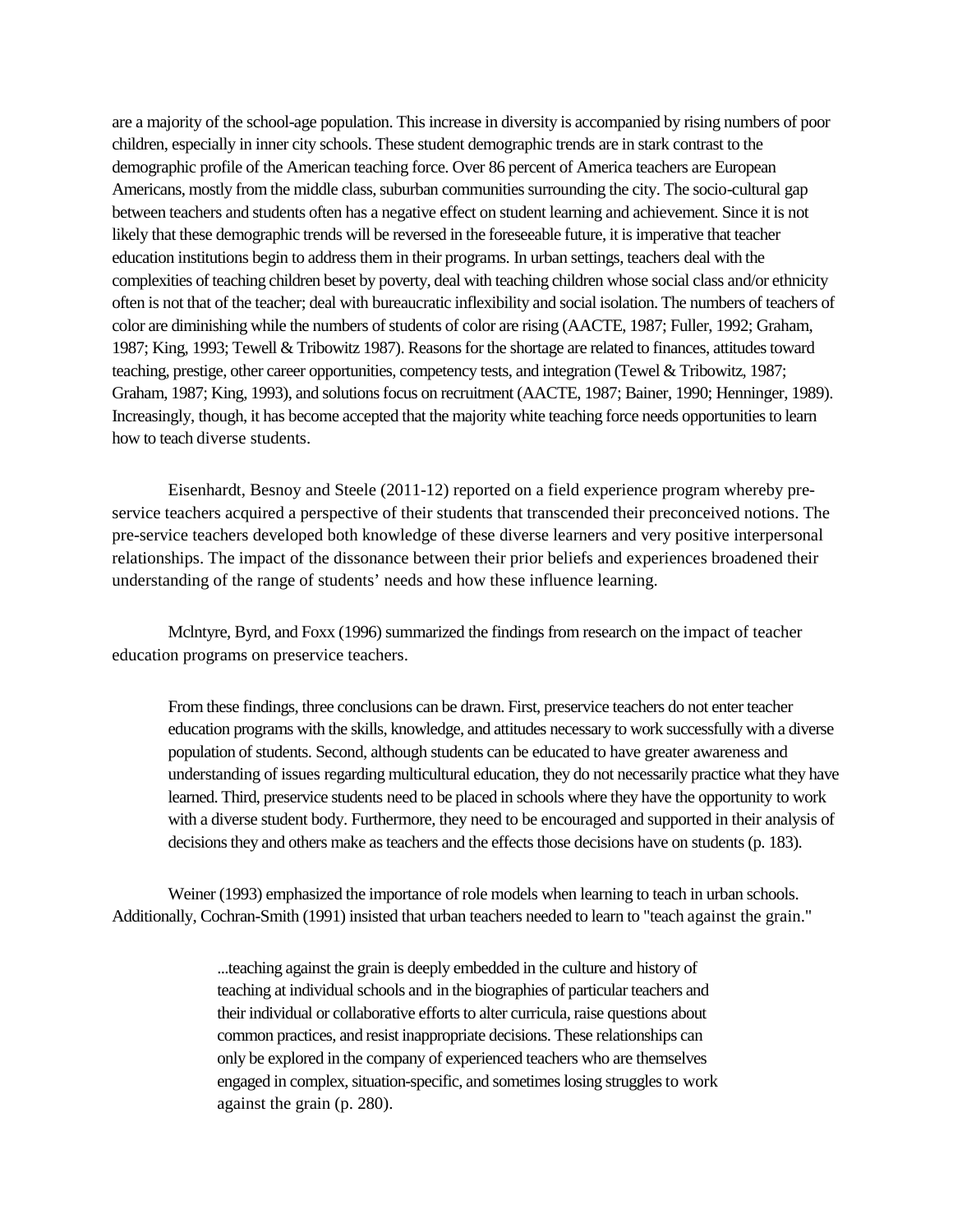Therefore, Miller and Mikulec (2014) believed that early field experiences also must be meaningful in the sense that they provide teacher candidates with opportunities to work with diverse populations of students. In terms of relating to the students, they found that the pre-service teacher participants were initially hesitant and lacked confidence in their ability as future teachers to interact with and relate to students in an urban setting. This clinical experience served to demystify diversity and provided teacher candidates with a demonstration of diversity in practice that led to the realization that "diverse" students have more in common with their peers than meets the eye. In a related study, Research reveals that field experiences are an important component of a teacher preparation program for achieving the goal of culturally responsive teaching (Lee, Eckrich, Lackey, & Showalter, 2010). However, in order to lead pre-service teachers toward this goal, it is important that teacher educators facilitate meaningful dialogue that examines pre-service teachers' existing dispositions and beliefs, as well as opportunities to for them apply knowledge to practice (He & Cooper, 2009). In a related study, Burbank, Ramirez and Bates (2016) indicated that there appears to be potential for helping teacher candidates understand the varying degrees of diversity and how they will respond to them during their teaching experience thru the use of critically reflective teaching. However, they stated that lingering questions remain regarding the depth of that impact when inconsistencies surface after teacher candidates leave their teacher preparation programs and enter the teaching profession.

As a result, teacher educators must seek out unique clinical experience sites that will challenge teacher candidates to redefine their definition of diversity and teaching.

# **Collaborative Review and Reform**

Definitions of collaboration suggest that joint work between two kinds of organizations can produce cooperation, but collaboration requires each to stretch to meet the other (Darling-Hammond, 1994). Kanter (1984) asserted that collaboration is essential for innovation--"...to produce innovation, more complexity is essential; more relationships, more sources of information, more angles on the problem, more ways to pull in human and material resources, more freedom to walk around and across the organization (p. 148)."

Garland and Shippy (1995) found that traditionally, teacher education faculty work with teachers and administrators in public schools to provide a variety of clinical experiences for teacher candidates. Graham (2006) stated that in many countries there has been an attempt for teacher preparation programs to become increasingly more collaborative between the university and schools. Unfortunately, these arrangements are often more cooperative than collaborative, because in most instances they were programs initiated and directed by personnel from the college or university. Collaborative arrangements, however, are substantially different. They are viewed as (a) being true partnerships between colleges or universities and public schools; (b) involving shared decision-making, and in doing so, creating new roles, relationships, and responsibilities for all participants; and (C) focusing on outcomes that are intended to benefit the personnel and the programs at both institutions. The success of collaborative efforts rests on a variety of factors.

The key players during the field experience are the teacher candidate, the school-based teacher educator, and the campus-based teacher educator. This threesome is often referred to as the triad. A number of studies conducted in the United States, Great Britain, and Australia indicate that the primary roles and functions of each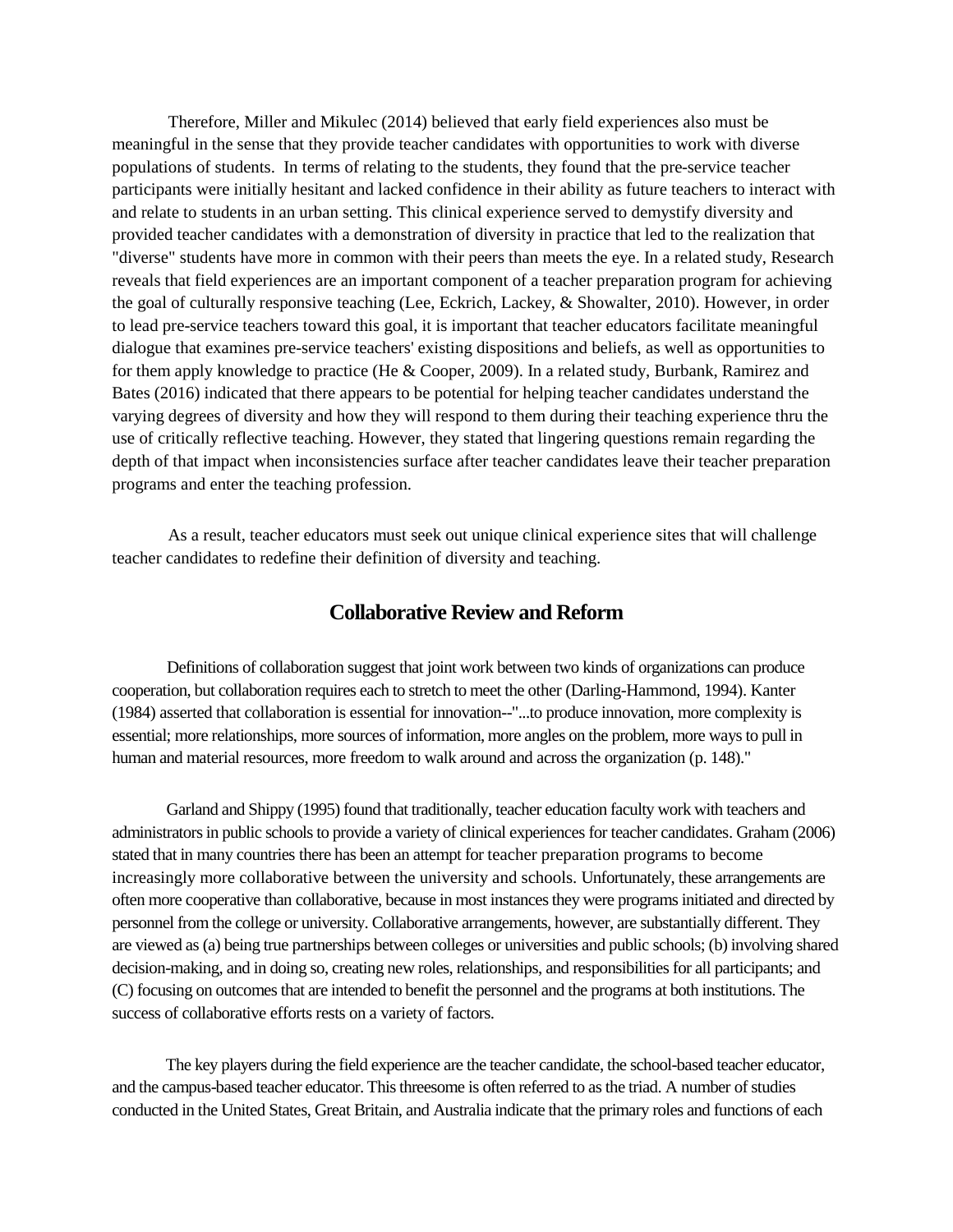member of this triad are typically implicit rather than explicit and are likely to be unclear (Guyton & Mclntyre, 1990; Cope, 1973; Tittle, 1974; Yates, 1981; Yee, 1967). Each member may, therefore, develop role conceptualizations and expectations that do not align with the expectations of other members of the triad.

Research also has shown this lack of clarity may give rise to a number of interpersonal problems or tensions within the triad, including the emergence of competitive versus cooperative attitudes, the inclination to become increasingly more negative toward one another, and the tendency to blame each other when problems arise (Tittle, 1974; Yee, 1967). Lack of clearly agreed upon and delineated goals, roles, and responsibilities not only hampers teacher education programs in general but also more specifically hinders the effectiveness of the triad as a supportive alliance to advance the growth and development of the teacher candidate (Mclntyre, Byrd, and Foxx, 1996).

In addition, Hancock and Gallard's (2004) study indicated that university teacher educators and K-12 teachers who host preservice teachers must be mindful of the tensions likely to result from participation in field experiences. Those tensions noted involve complex notions of teaching and learning that are based upon previous experiences as K-12 students, content of university methods courses, and current field experiences in K-12 schools. Additional factors almost certainly include subtle influences, such as cultural norms for teacher practice, established social interaction patterns, and tacitly held role conceptions. As preservice teachers gain experience and grow, it is important to consider the things that happen during and between field experiences. Their case study participants described viewing few examples of student-centered, experiential learning, providing them with little opportunity to explore that element of their own beliefs.

The findings of Hoffman, Werzel, Maloch, Greeter, Taylor, DeJulio, and Vlach's (2014) literature review of 46 studies indicated a need for a stronger theoretical framing of the work of cooperating teachers in supporting teacher development and a need for teacher education as a whole to be more proactive and responsible in the preparation of cooperating teachers.

True collaboration takes time. Collaborative ventures never proceed as smoothly and quickly as those undertaken by one or two individuals. It takes time to build trust and working relationships, particularly when forming partnerships among institutions with different missions and cultures. There are inevitable differences, disagreements and conflicts that must be resolved within this complex relationship. Both the public school and higher education institutions may look upon the partnership as an addition to an already heavy workload; consequently collaboration should ultimately be a part of the job rather than an addition to it (Sandholtz, 1996). Participants in the field experiences triad must take steps to collaboratively ensure that role expectations are made explicit and are clearly articulated among all three members of the triad. True collaboration also requires that the public schools share with higher education institutions the responsibility for the field-based portions of teacher education and incorporate the role of teacher education into the school structure.

# **Reflection and Analysis**

Much research shows that interventions must affect teacher cognitions (i.e., teachers' thinking about their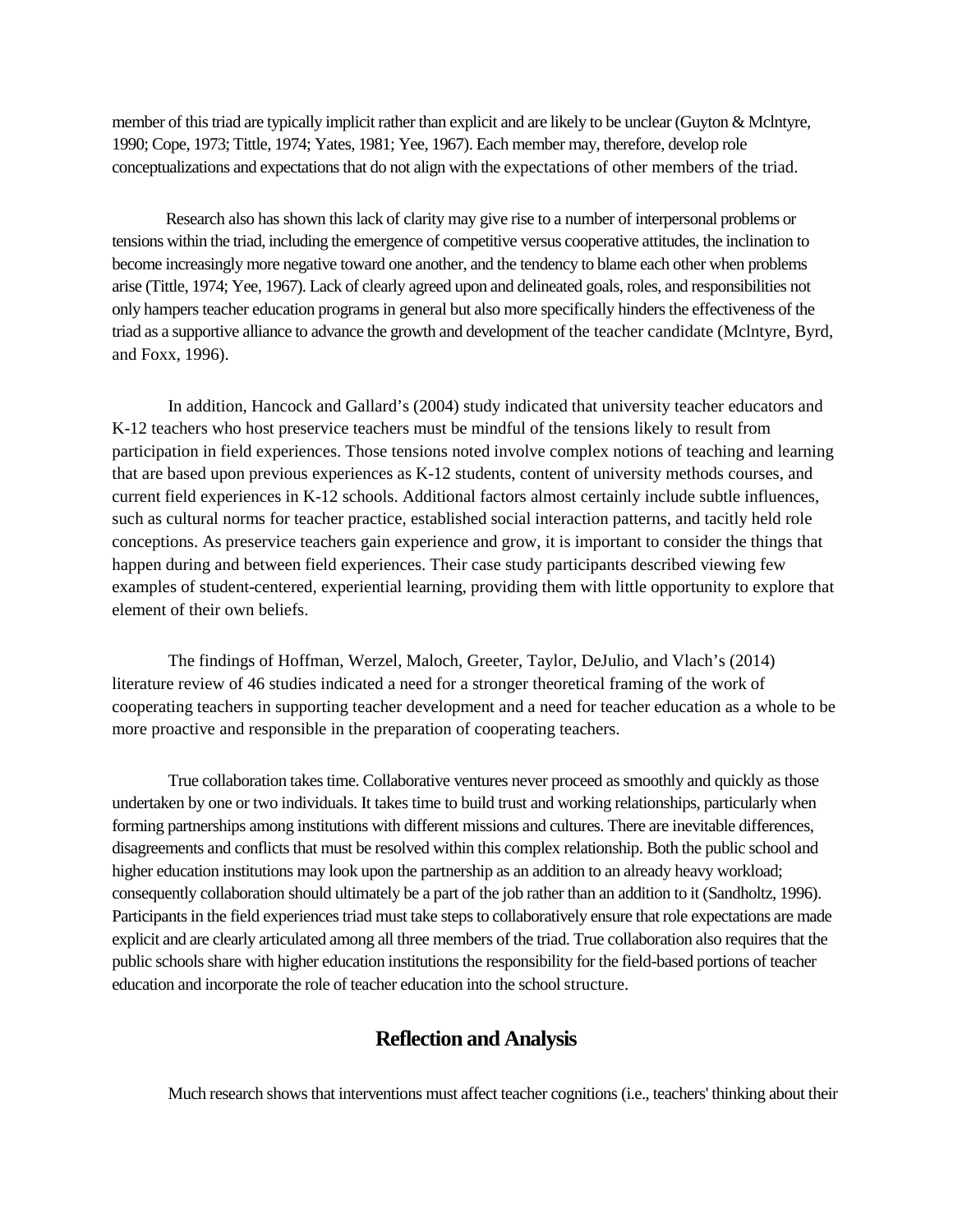own acts of teaching) in order to affect teacher performance. Research also shows strong links between teachers' cognition and student outcomes (higher order skills). Teacher education assumes that the more time observing practicing teachers, the better, but the value of observation (guided or unguided) in early field experiences is unknown (Arrastia, Rawls, Binkerhoff, & Roehrig, 2014). As a result, teacher education needs to move preservice teachers to higher conceptual levels, including more complex thinking about teaching and to influence teachers to make connections between their lives in classrooms and what is being learned (Jacobs, Yendol-Hoppey, & Dana, 2015). Caprano, Caprano, and Helfledt (2010) stated that these early field experiences must be meaningful and conducive to instilling confidence rather than simply fulfilling another requirement. This may be best achieved through structured field experiences that also require preservice teachers to reflect on their experiences and the impact they have on their development as teachers.

There also is a growing acceptance of the belief that teaching performance is a function of complex intellectual processes. Sprinthall, Reiman and Thies-Sprinthall (1996) summarized findings from a research program/study of teacher education (Griffin, 1986). "Effective teacher education programs are based on a conception of teacher growth and development; acknowledge the complexities of classroom, school, and community; are grounded in a substantial and verifiable knowledge base; and are sensitive to the ways teachers think, feel, and make meanings from their experiences" (p. 687). The authors then advocated a model for cognitive-developmental instruction that includes: role taking, taking on a more complex role; reflection (journals, demonstrations, case studies for dialogue on the meaning of experience); balance of role taking and reflection that forms an interactive praxis; continuity; and a balance between support and challenge (p. 692). They advocated working on the development of programs that promote more efficient cognitive problem solving by teachers and on developing authentic assessments to judge the effectiveness of the interventions (p. 673).

Teachers' thought processes have been a subject of study for some time (Clark & Peterson, 1986). Many studies have shown some connection between teacher cognition and student outcomes. Miller (1981) found that people functioning at higher conceptual levels exhibited behaviors such as reduction in prejudice, greater empathic communication, a greater focus on internal control, more thoughtful decision making, more flexible teaching methods, more autonomy and interdependence, and superior communication and information processing. McKibbin and Joyce (1981) found a direct relationship between level of cognitive development and employment of innovative teaching methods learned in workshops. Sprinthall, Reiman, and Thies-Sprinthall (1996), in a review of the literature, found strong support for the relationship between cognitive developmental level and more competent, effective, and efficient teachers (p. 677). Fennema, Franke, Carpenter and Carey (1993) conducted a case study which showed a strong link between teacher conceptual complexity and student higherorder thinking and problem solving. Peterson, Fennema, Carpenter and Loef (1989) found that teachers at higher levels of cognitive complexity employed increased higher order teaching skills such as problem posing, active listening, ongoing assessment, and continuous adaptation. Knapp and Peterson (1991) found teachers at higher cognitive levels were more likely to use new and innovative teaching techniques. Kennedy (1991) also reported a connection between teachers' level of cognitive processing and student outcomes. Costa and Garmston (1994) summarized a number of studies that found a relationship between cognitive complexity of teachers and student achievement (Glickman, 1985; Sprinthall & Thies-Sprinthall, 1983). All of these studies support the need for an emphasis on developing teachers' cognitive development.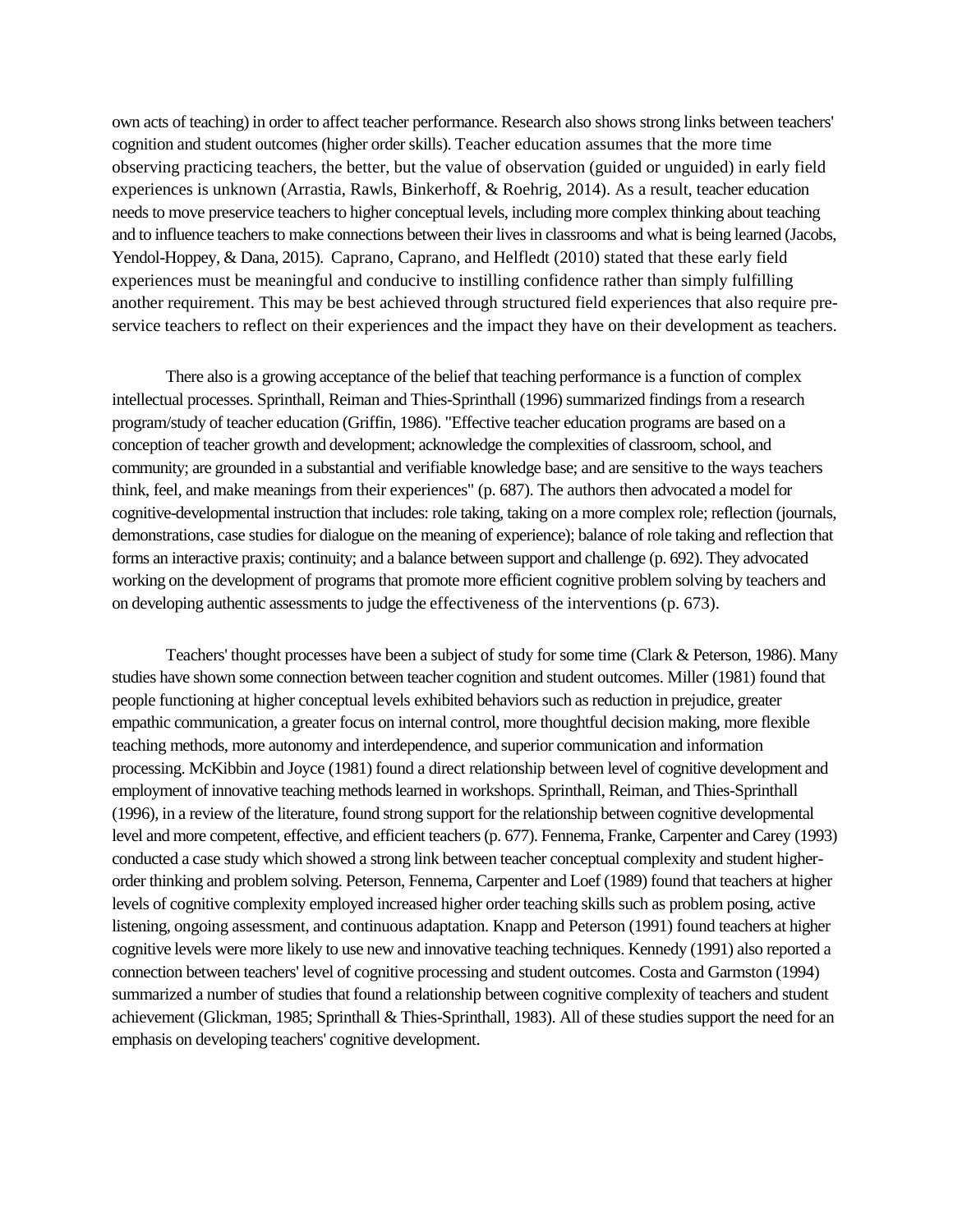The literature also indicates that cognitive development is not automatic. King and Kitchener (1994) found that adults exhibit stage and sequence growth in reflective judgment with the highest stage being similar to Dewey's conception of scientific problem solving. Finally, Philipp, Ambrose, Lamb, Sowder, Thanheiser and Chauvot (2007) found that student teachers who were poised to emerge from student teaching as reflective practitioners were those most reflective about their own beliefs as compared to the beliefs of others.

This growth does not happen as a result of age or experience; it requires a stimulating and supportive environment along with appropriate interaction. A study (NCRTE, 1991) also found that experience is not necessarily an indicator of growth. There were no significant differences between novice and experienced teachers in elementary schools in attitudes, conceptual skills, and classroom practice. These studies strongly suggest that intervention is needed to promote teachers' cognitive growth. As Dewey (1938) posited, experience at times can be miseducative. There must be ways of drawing meaning from experience. Much theoretical support exists for developing the reflective ability of teachers (Schon, 1983, 1987; Reiman & Parramore, 1993; Sprinthall, Reiman, & Thies-Sprinthall, 1993). Ross (1988) asserted that teacher education programs must contribute to teacher reflectivity, and Nolan and Huber (1989) identified one of the goals of supervision as engaging teachers in reflection on practice.

Krug, Love, Mauzey and Dixon (2015) believe that a well-designed student teaching experience can help future teachers develop problem-solving confidence. In their study, they gave the problemsolving inventory (PSI) to university education majors in a pretest-posttest format where the teacher candidates responded before and after the completion of student teaching. Analyses indicated the student teachers thought they had more confidence for problem solving during the posttest condition as indicated by significance on the PSI's subscales. The semester spent in the classroom as a student teacher played an essential role in the development of the necessary subjective confidence for solving classroom problems.

Coaching (by peers and experts) is a procedure that shows much promise for affecting teachers' cognitions and for engaging them in reflection. Joyce and Showers' (1989) meta-analysis of more than 200 studies found a large effect size for coaching on the transfer of new skills and models of teaching learned in professional development. Several studies (Buttery, 1988; Phillips & Glickman, 1991) reported that developmentally based peer coaching had a positive effect on teachers' conceptual levels. Costa and Garmston (1994) summarized several studies that showed positive effects of cognitive coaching on teachers' cognitive development.

Maxie (2011) described a framework that recognizes the developmental nature of learning to teach and considers the field experience as an ideal opportunity for novice teachers to reflect on self, contexts, relationships with students, and the work of teaching. During the early field experience, self refers to introspection into teaching-related concerns and a focus on personal change with respect to teaching science. She described reflections on self as captured in autobiographies, journals, and in lesson analyses. Contexts include the classroom, school, and community and offer the prospective teacher an opportunity to reflect on the roles and responsibilities of teachers, the structure of the school, and the relationship of the school to the community, particularly with respect to the teaching and learning of science. In this framework, participants reflect on contexts in weekly journals. As participants work with students, they reflect upon what they are learning about students from student work and from interactions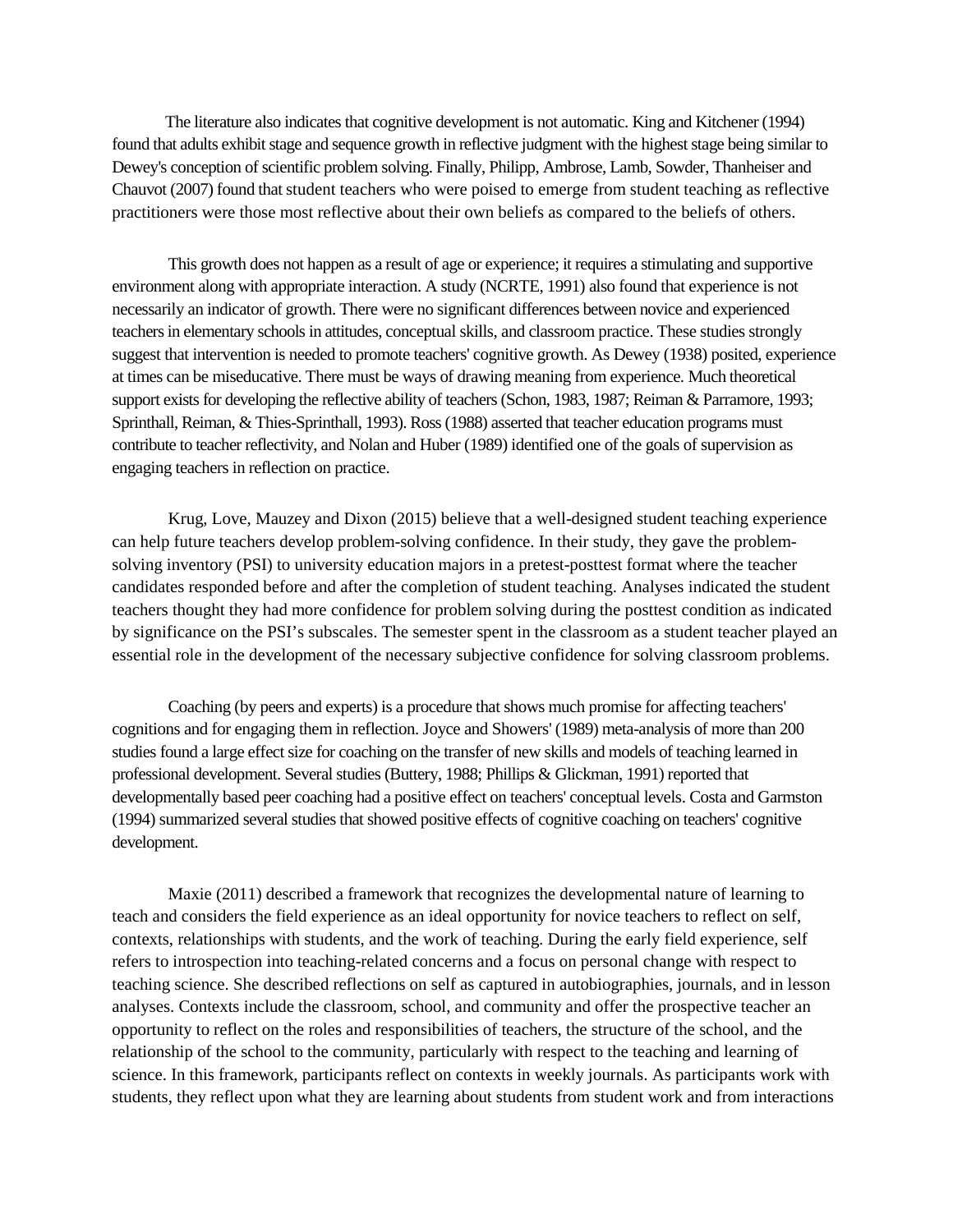with students. They examine how students come to understand science concepts. They become familiar with cultures, languages and styles of learning that students bring to the classroom. This is the domain of relationships. Finally, participants reflect on specific teacher knowledge and activities, including how teachers craft successful environments for student learning; how teachers support student learning; and, how teachers plan instruction.

# **Selection, Preparation and Assignment of Campus-Based and School-Based Teacher Educators**

Specific guidance for teacher candidates is valuable (Odell, 1986; Darling-Hammond, 1995). Educators have concluded that this guidance should come from school-based and campus-based teacher educators. The school-based teacher educators should be specially prepared, trained in supervision, aware of the goals and objectives of the field experience, and have holistic knowledge about the teacher education program in which they are participating (Applegate, 1982; Faire, 1994; Killian & Mclntyre, 1987). They also should be professional role models who are able to articulate their concepts of the teaching profession and who are active in professional organizations (Grimmett & Ratzlaff, 1986; Hauwiller, Abel, Ausel, & Sparapani, 1988-89) Good school-based teacher educators are mentors who provide opportunities for the teacher candidate to reflect upon and understand teaching (Lewis, 1993; Rekkas, 1995) and coaches who provide regular feedback (Farris, Henninger, & Bischoff, 1991; Mclntyre, Byrd, & Foxx, 1996).

Campus-based teacher educators should be involved in the field experience and should be associated with the university and its programs beyond the supervision of the particular field experience (Enz, Kimerer, & Freeman, 1996; Goodlad, 1990). They also should be specially prepared for the role (Faire, 1994). The campusbased teacher educator is the liaison between campus and school and communicates the goals and objectives of the program to school personnel and to the teacher candidate when necessary (Goodlad, 1990; Johnson, 1988). It is desirable that the campus-based educator have associations with the school beyond the single field experience, participates in school activities, provides professional development opportunities for school-based teacher educators, is ultimately responsible for evaluating the teacher candidate and should provide regular feedback to the teacher candidate in collaboration with school-based educators (Applegate & Lasley, 1986). The campus-based and school-based teacher educatorsfacilitate formative and summative evaluations, and provide holistic evaluation (Williams, et al. 1997).

Becher and Ade (1982) found that being a good role model, in and of itself, is not sufficient for schoolbased teacher educators to influence positively the behaviors of teacher candidates. It is important that they give feedback and allow opportunities for innovation. Many school-based educators are unable or unwilling to articulate good teaching practices (Wright, Silvern, & Burkhater, 1982). Several studies found that teachers with specific training in clinical supervision are better at giving feedback to teacher candidates (Killian and Mclntyre. 1986); improved their communication with teacher candidates (Hauwiller, Abel, Ausel, and Sparapani, 1988-89); and made positive changes in teachers' cognitive growth, active listening, use of different teaching models, and self-direction (Thies-Sprinhall, 1984; 1986). Joyce and Showers (1980) analyzed over 200 studies and concluded that instruction, demonstration, and coaching were all essential elements of supervision, and their later research (Joyce & Showers, 1995) confirmed the importance of coaching skills for supervisors. These findings suggested that school-based educators need to be educated to have the maximum influence on teacher candidates'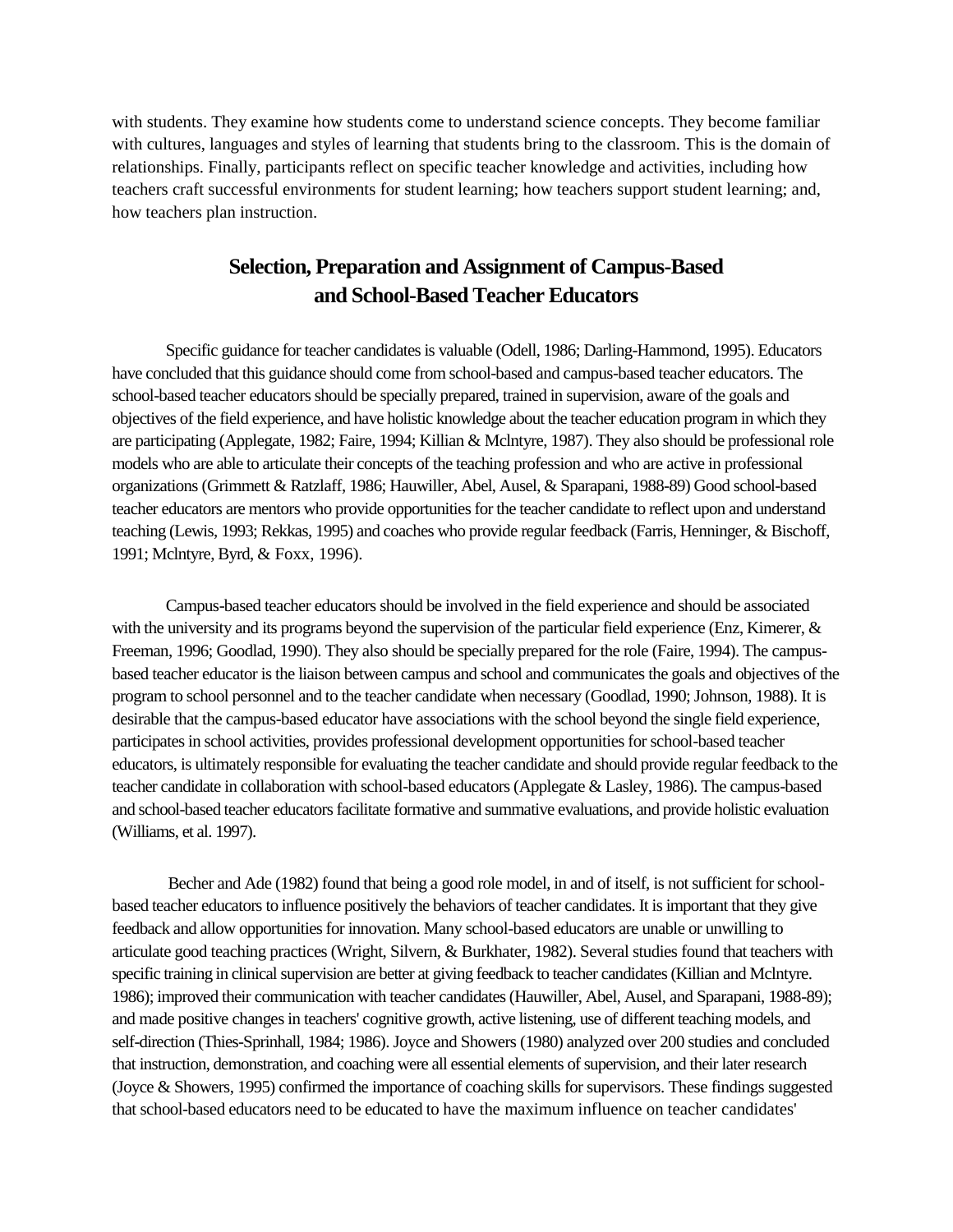teaching. Graham's study (2006) included interview data collected through extended conversations with cooperating teachers and highlighted four conditions—strong organizational structures with clearly articulated expectations for all participants; affective engagement among participants; cognitive involvement with the complex intellectual tasks of teaching, and professional mentoring—that contribute to successful field experiences.

The theories of Vygotsky (1978) also support education for school-based and campus-based teacher educators. Vygotsky believed growth is enhanced by interaction with a more experienced person in one's zone of proximate development, the place at which one can perform adequately with the help of the more experienced person. Supervisors of teacher candidates can benefit from knowing this theory and learning the kinds of social interaction and dialogue that will promote teacher growth.

# **Assessment in Field Experiences**

Program feedback and evaluation are important aspects of field experiences programs. Assessing teacher candidates in terms of goals of the program can be a validation device for the program, as well as a source of information for program improvement.

Mclntyre, Byrd, and Foxx (1996) stated, "The evaluations of students in practicum experiences are based on a limited knowledge base." (p. 186). They advocate models of evaluation that incorporate demonstration of competencies (more quantitative, low inference measures of teaching) as well as more naturalistic, holistic approaches (more qualitative, high inference measures of teaching. If assessment is authentic, then it is useful not only in providing information to teacher candidates about their teaching but also is useful in assessing if the teacher education program is meeting its goals. Tellez (1996) stated, "Assessments are authentic to the degree to which they are meaningful to and helpful for teachers in the exploration of their practices" (p. 707). The purpose of assessment is teacher growth and development. Measuring teachers' development within a framework of teacher education program goals is the best way to assess field experience programs. Obviously if the goals include such outcomes as reflective teaching, then more traditional, quantitative, low inference models of assessment will not yield good information for the program. Support for observations in combination with written feedback and conferences is abundant (Wood, 1991; Wilkins, Shin & Ainsworth, 2009). Goldhammer, Anderson, and Krajewski (1993) provided a strong rationale for conducting conferences that address longitudinal issues related to instructional decisions and teaching and promote self-reflection. Portfolios allow teacher candidates to show actions and decisions made over time by compiling artifacts of their work. Candidates can document their work and analyze their decision-making processes. The value of portfolios for teacher growth is well-documented. InTASC's Performance Assessment Development Project (1996) offers criteria for evaluating portfolios. Many institutions include portfolio requirements in their teacher education programs.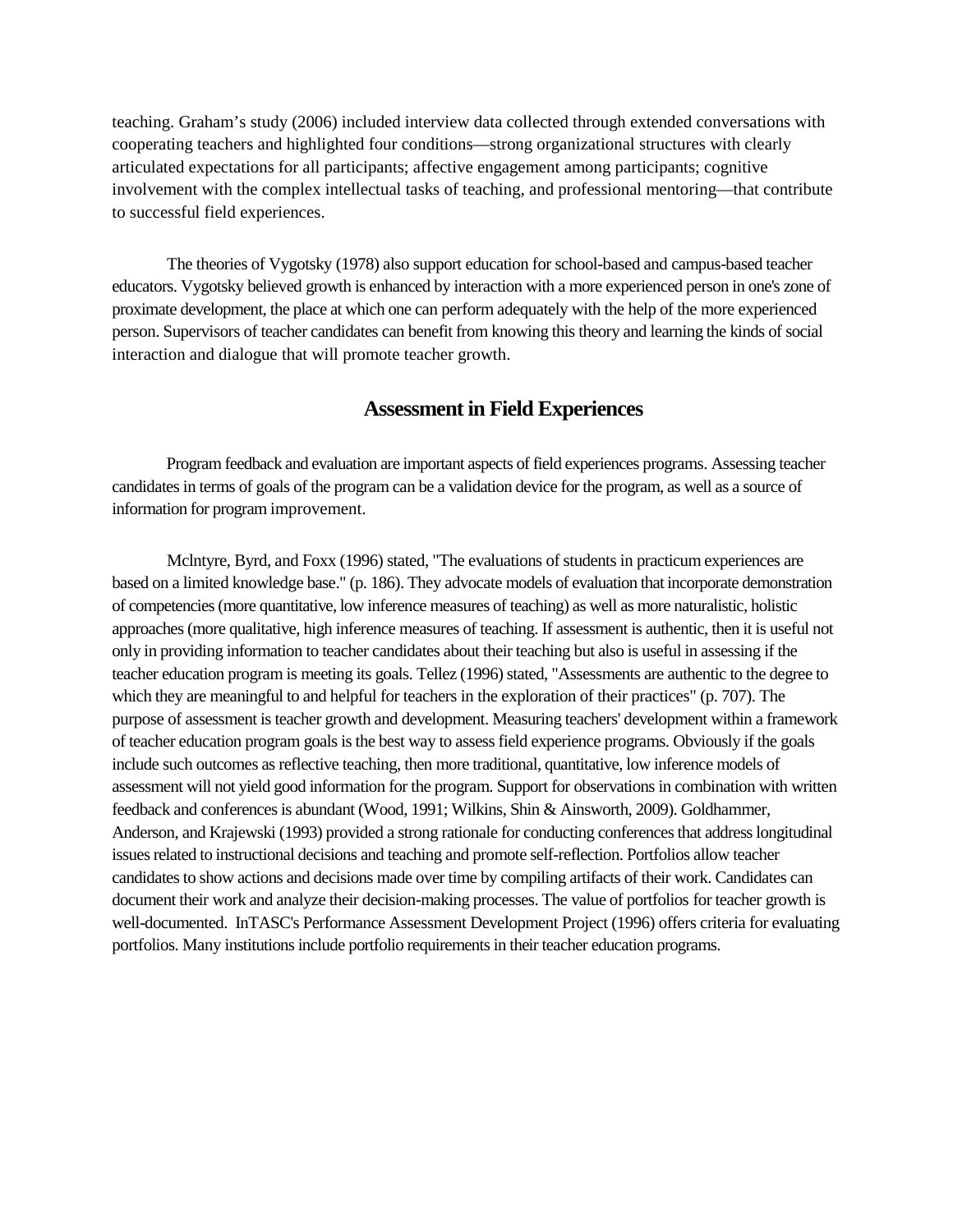# **Conclusions**

- □ Field experiences are part of a complex developmental process of becoming a teacher. Field experiences should recognize the developmental level(s) of the teacher candidates engaged in them.
- □ More field experiences are not the answer. Better-planned and more deliberative field experiences based on program goals are more likely to influence teacher candidates in positive ways.
- □ Field experience programs are the co-responsibility of institutions of higher education and of P-12 schools and should be collaboratively developed and implemented.
- □ Field experience programs must attend to helping teacher candidates be able to teach diverse children in diverse settings.
- □ Reflection on and analysis of teaching and learning is an essential component of learning to teach.
- □ Well-qualified school based and campus based teacher educators who work with teacher candidates are essential to the appropriate development of teacher candidates.
- □ Contexts for field experiences should be carefully chosen.
- □ Effective field experience programs are highly related to the teacher education program 's goals and standards.
- □ Feedback and assessment are essential characteristics of good field experience programs.
- □ Good communication among all parties involved in field experiences is essential.

# **Definition of Terms**

- Campus-Based Teacher Educator -- the person from the college/university who works with a teacher candidate on campus and in the schools
- Collaboration -- partnerships between schools and colleges/universities that include shared decision making and mutual benefits and are focused on simultaneous reform of schools and higher education. This term denotes relationships that are deeper than cooperative ones in which schools simply participate in the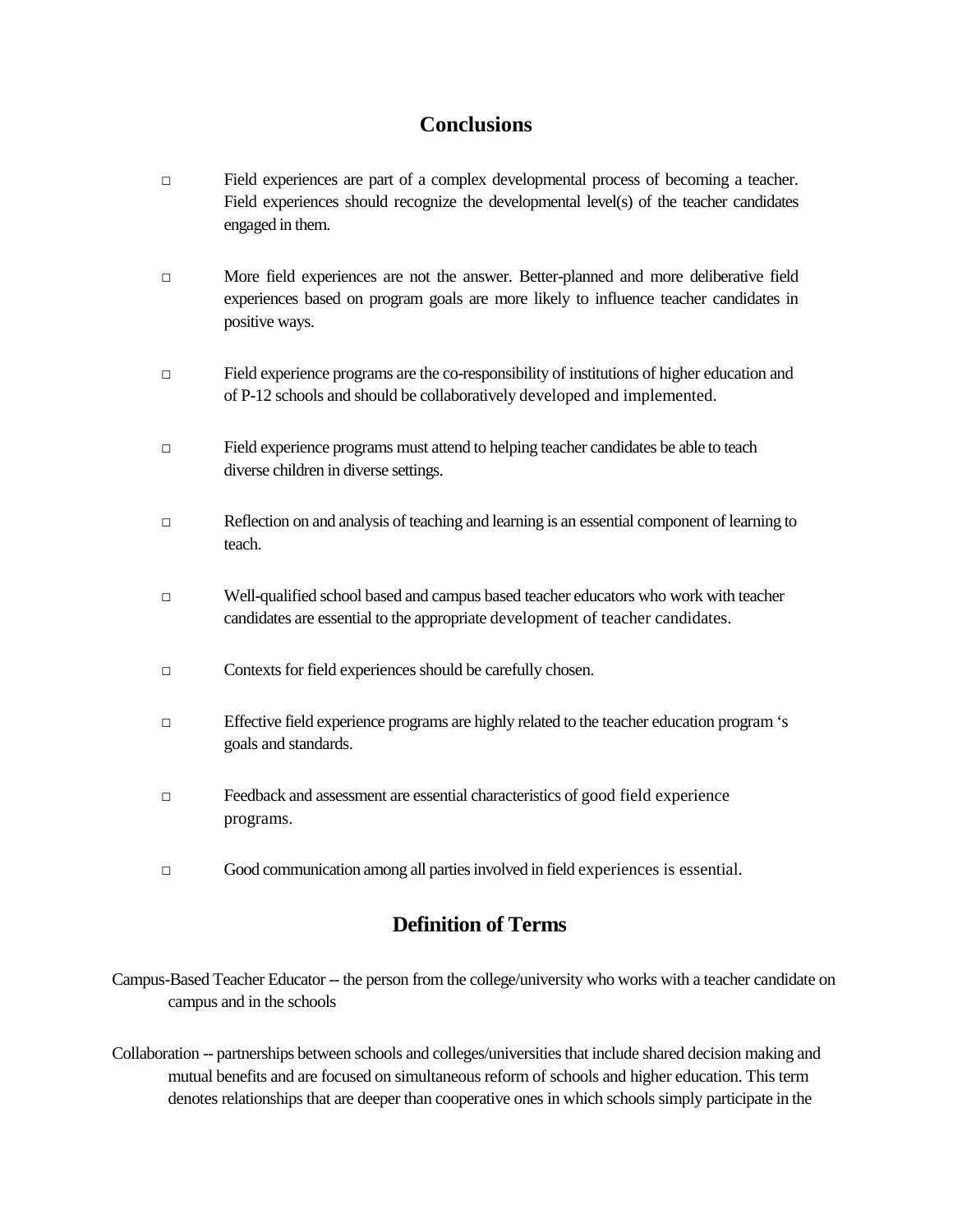teacher education program designed by higher education institutions.

Context -- the social, political, economic, morale conditions prevalent in a classroom, school, or school system.

- Diverse Student Populations populations of students representing ethnic, racial, socioeconomic, intellectual ability, and physical differences
- Field Experiences -- denotes the entire range of school experiences, includes early field experiences to student teaching

Program outcome — what should happen in a teacher education program when a standard is achieved

Performance outcome —what the teacher candidate should know and be able when the standard is achieved

School-Based Teacher Educator — the P-12 teacher with whom a teacher candidate is working in a school

Teacher candidate --- a person engaged in a field experience who is being prepared to be a teacher

# **Standards for Field Experiences in Teacher Education**

**Standard 1. Field experiences occur in sites characterized by school/campus collaboration where there is a commitment to simultaneous review and reform of the pre-K-12 and teacher education programs for the purpose of better serving students in the schools.**

# **Indicator:**

1.a The goals and mission of the campus-based teacher education program as well as the goals and processes of the field experiences component are developed and agreed upon collaboratively by campus based and school based teacher educators and administrators.

**Standard 2. Field experiences are assessed using a model that addresses realistic goals and objectives and promotes high expectations. Assessment is ongoing and used for program improvement. The model includes input from those involved in field experiences regarding areas such as:** Context/Setting, Placement Process, Collaborative Relationships/Fostering Professionalism, Supervisory Roles, Program Goals, Outcomes for Teacher Candidates, Benefits to PK-12 Students, Resources, Rewards and Accountability, and Compliance with State and Local Policies/Practices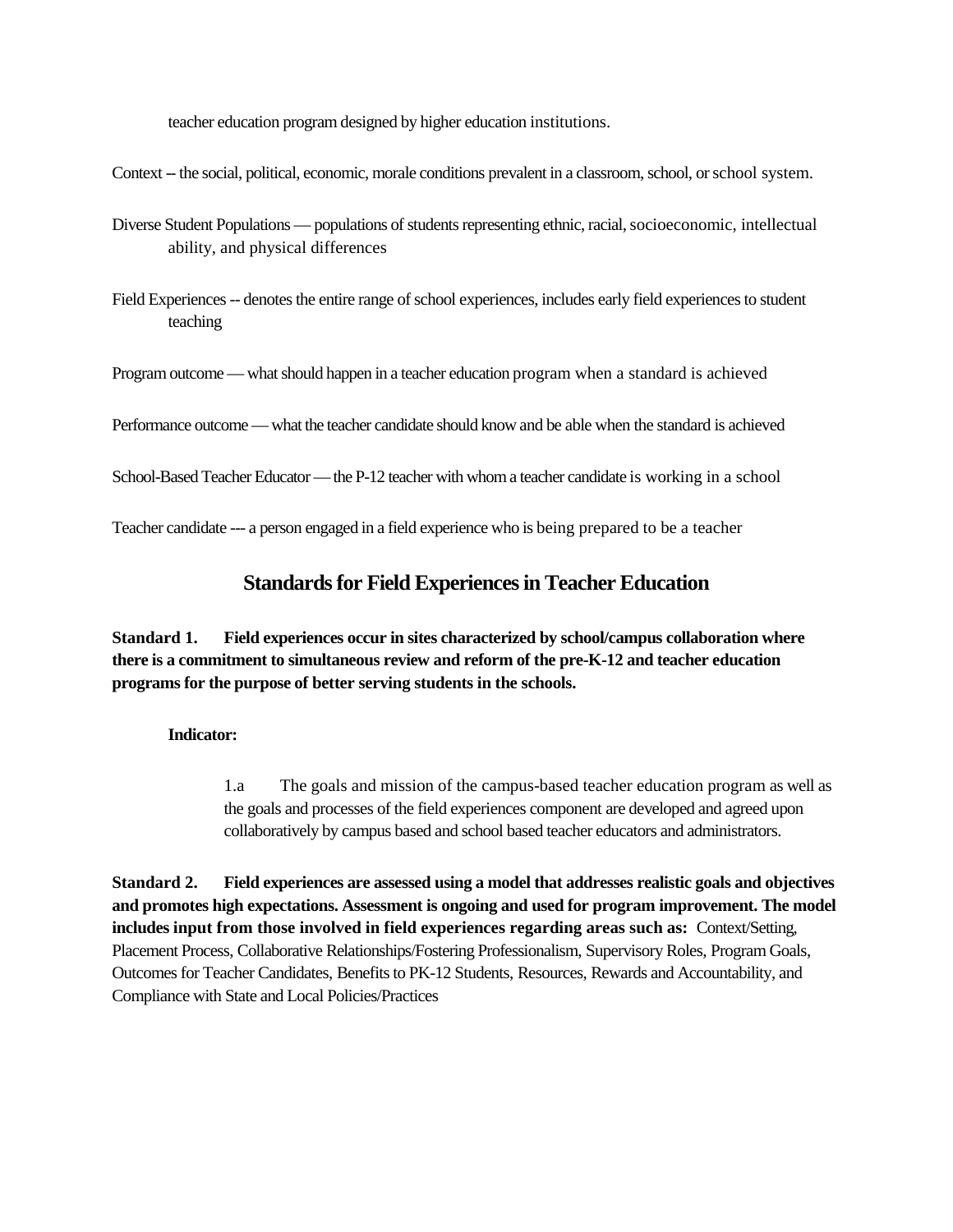#### **Indicators:**

2.a Field experiences are designed collaboratively to enhance the education of P-12 students, and benefits to the students are made clear to all stakeholders in the process, including parents.

2.b Collaboration takes place among school and campus administrators, teacher education faculty, and teachers.

2.c The field experiences program is based on knowledge from research, theory and practice.

2.d Decisions concerning the field experiences program are made collaboratively.

2.e Roles and functions of all parties in the field experiences are clear.

2.f Both campus and school-based teacher educators have ownership of the field experiences program and work on issues and problems together.

2.g Regular communication is well articulated, ongoing and consistent among all constituent groups.

2.h Campus-based teacher educators collaboratively develop and review program evaluations.

2.i The program has a procedure for identifying problems that involves campus and school-based teacher educators in addressing the problems.

2.k The program conducts collaborative research and applies it to program improvement.

### **Program Outcomes:**

2.l Program assessment consistently informs practice.

2.m Field experiences programs reflect the best knowledge from research, theory, and practice.

2.n Campus and school-based teacher educators' standards and expectations for field experiences are consistent for all parties.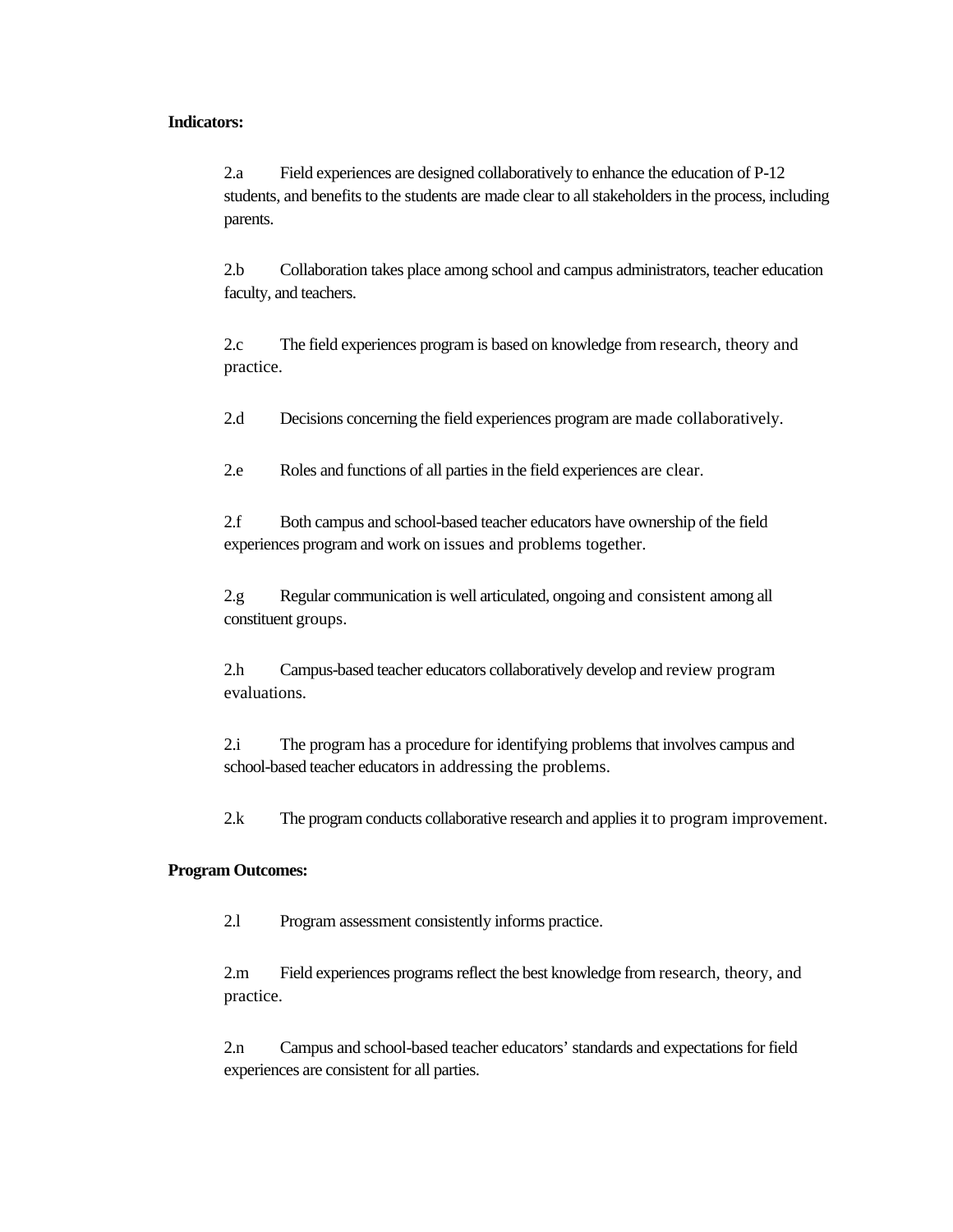**Standard 3. The selection, preparation, and assignment of school-based teacher educators are systematic, collaborative, and based on a framework agreed upon by campus-based and school-based educators.**

## **Indicators:**

3.a Teacher candidates work under the direct guidance of a school-based teacher educator who is able to serve as professional role model, mentor, and coach in a manner that is consistent with program goals.

3.b School-based teacher educators are selected based on experience, quality of instruction, and other relevant criteria developed by campus based and school based educators.

3.c Campus-based educators and school administrators collaboratively choose school-based teacher educators.

3.d Program objectives and assessment are well articulated.

3.e School-based teacher educators are provided written guidelines and teacher development opportunities.

## **Program Outcome:**

3.f School-based teacher educators are well qualified to work with teacher candidates in field experiences.

**Standard 4. The selection, preparation, and assignment of campus-based teacher educators are systematic, collaborative, and based on a framework agreed upon by campus-based and school-based educators.**

### **Indicator:**

4.a Each teacher candidate interacts in a variety of ways with a prepared campus-based educator who is able to serve as a liaison, collaborator, and clinical instructor in the field experience program.

### **Program Outcomes:**

4.b Campus-based educators are well-versed in knowledge and skills regarding teacher development, supervision, conferencing, and assessment.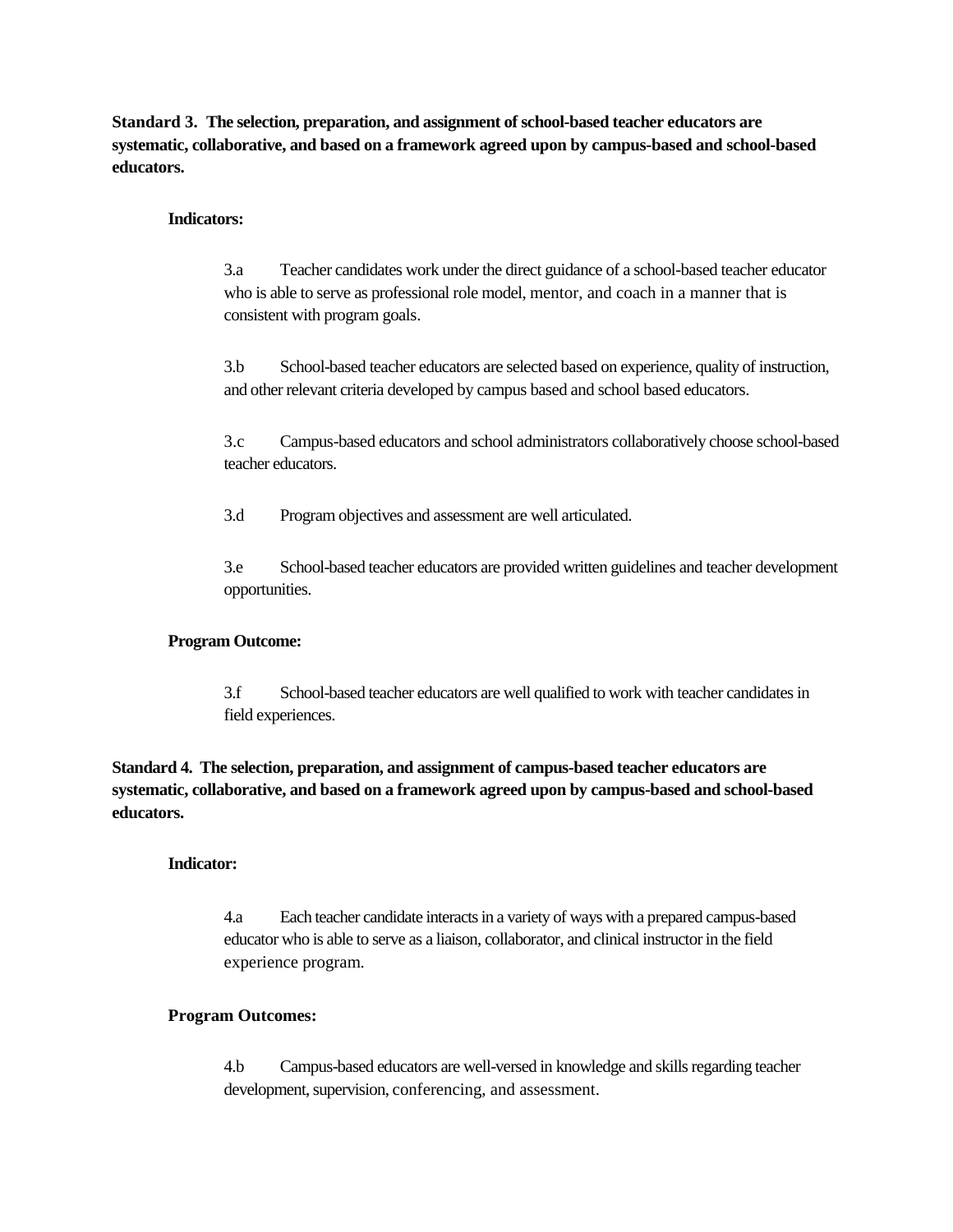4.c The teacher education program provides guidelines and information to describe the campus-based educator's job/role.

4.d School based educators are involved in the selection of campus-based educators.

4.e Campus-based teacher educators are involved in teacher education program development and implementation.

4.f The teacher education program has procedures for facilitating communication, meetings, workshops, and assistance with problems.

# **Performance Outcome:**

4.g Campus-based teacher educators are well qualified to work with teacher candidates in field experiences.

**Standard 5. Engagement among teacher candidates, campus-based teacher educators and school-based teacher educators is focused on the teacher candidate's professional growth linked to teaching and student learning. This interaction focuses on specified areas featured in the teacher education program as well as course outcomes that include high standards developed by the program and current state and national standards.**

# **Indicators:**

5.a All field experience participants demonstrate pedagogical and content knowledge, skills, and dispositions that are congruent with teacher education program outcomes.

5.b Field experience interaction is aligned with specific teacher education program outcomes.

5.c The focus of demonstrations of professional learning match program goals.

5.d Field experiences are aligned to meet programmatic and/or national/state standards.

# **Program Outcome:**

5.e Teacher candidates participate in field experiences focused on demonstrations of professional growth in relation to specific teacher education program outcomes.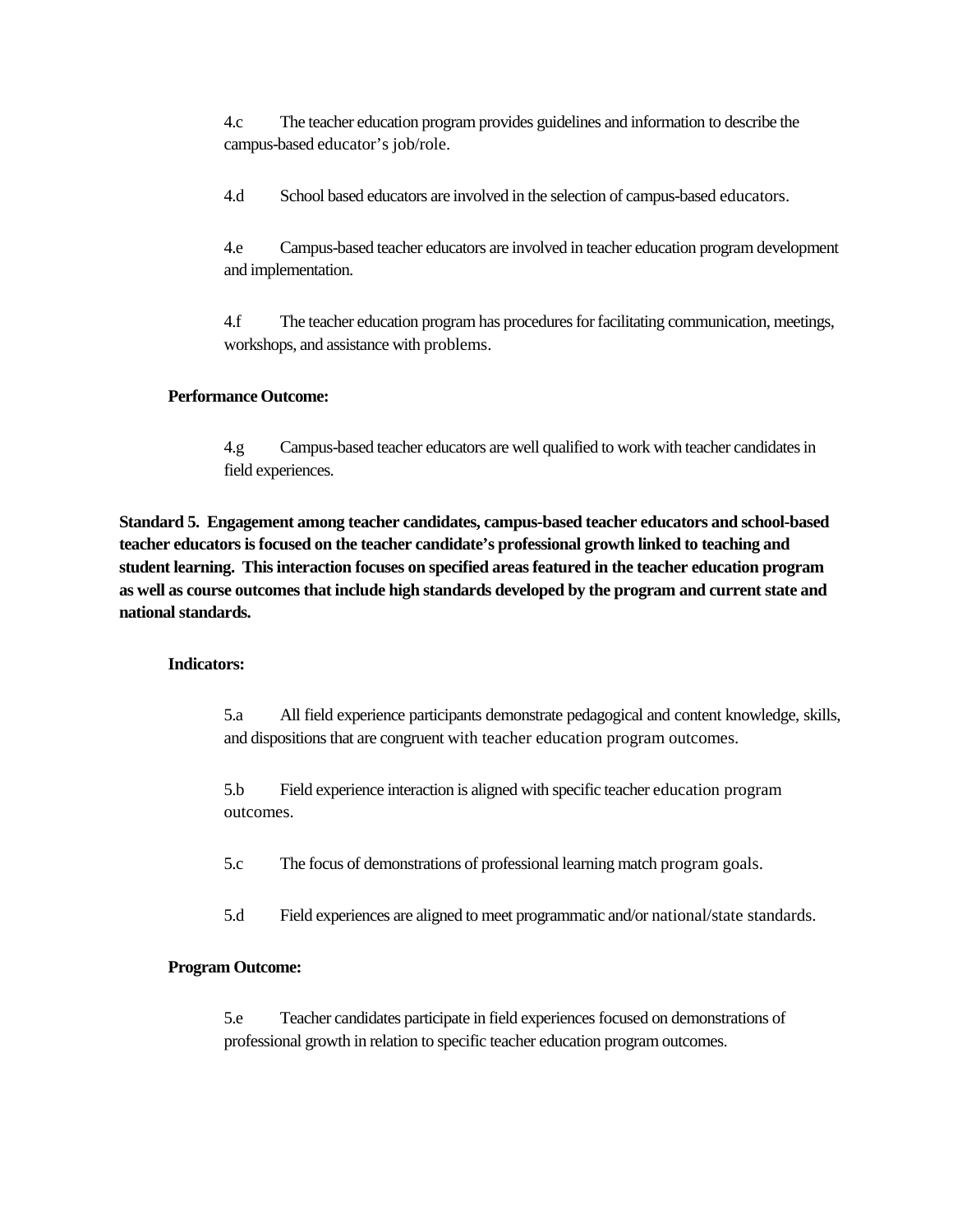### **Performance Outcomes:**

5.f Teacher candidates support practice with theory and research.

5.g Teacher candidates reflect on teaching.

5.h Teacher candidates make sound educational decisions.

5.i Teacher candidates articulate the connections and/or disconnections between the teacher education program outcomes and practices in the field.

5.j Teacher candidates demonstrate increased professional learning in areas outlined above.

**Standard 6. Teacher candidates receive verbal and written feedback on a continuous formative and summative basis regarding progress in demonstrating professional learning in relation to explicitly stated program and course outcomes agreed upon by campus-based and school-based educators.**

# **Indicators:**

6.a The program provides resources for giving feedback to teacher candidates.

6.b The program has systematic procedures for assessing the readiness of teacher candidates to progress in the program and to enter the teaching profession.

6.c The experience is designed with regularly scheduled times for conferences among the teacher candidate, school-based teacher educator, and campus-based teacher educator.

6.d Performance-based feedback and assessment procedures incorporate multiple procedures such as professional portfolios, self-assessment, and peer-assessment.

6.e Teacher candidates are aware of the field experience expectations.

6.f Teacher candidates develop the knowledge, skills, and attitudes in each field experience needed to be successful at the next level of field experiences and to be a competent teacher.

# **Program Outcomes:**

6.g Teacher candidates are provided feedback for improving practice.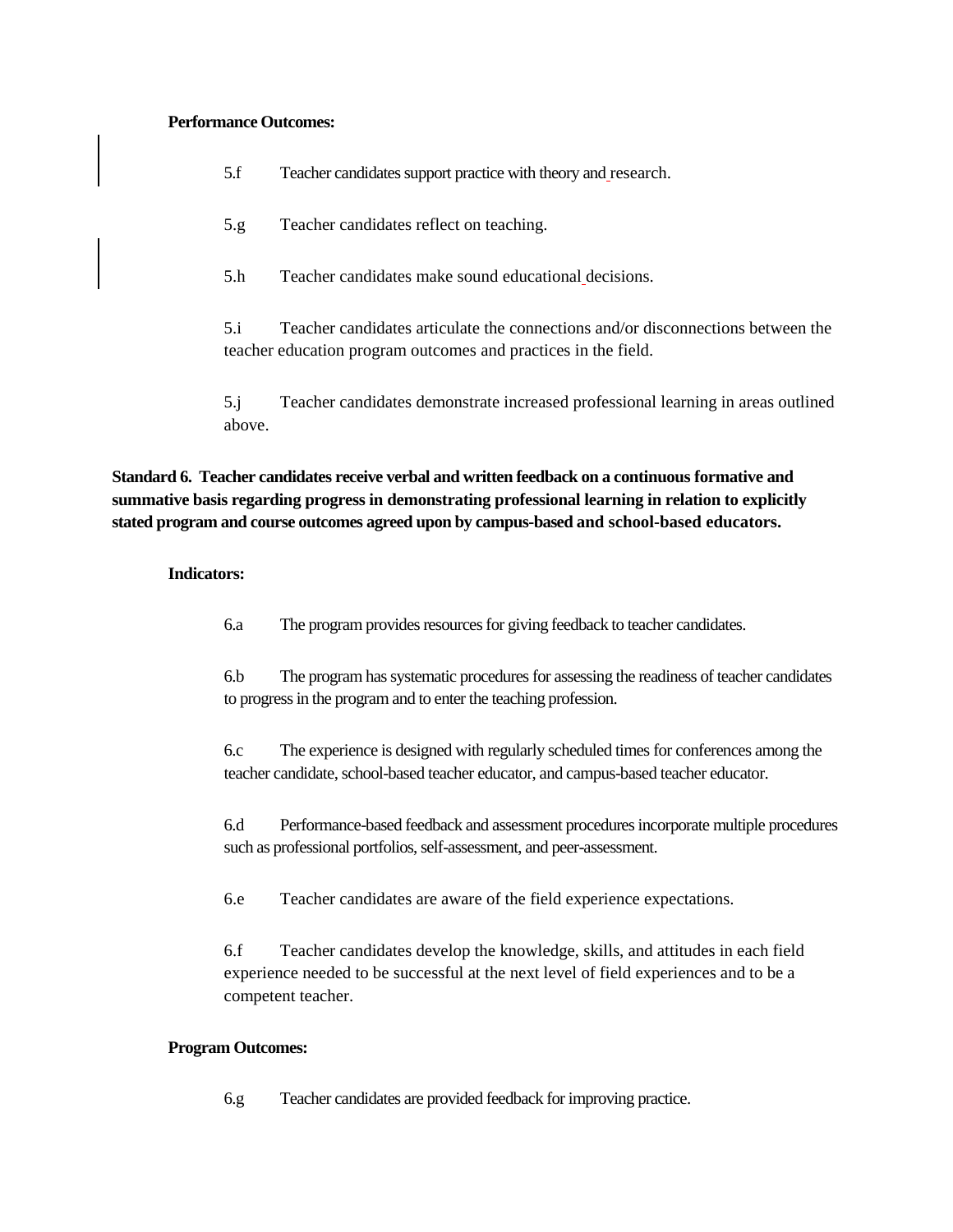6.f Assessment and decisions about progression in the teacher education program and entry to the profession are shared functions between the campus and school-based teacher educators.

## **Performance Outcomes:**

6.g Teacher candidates use feedback on practice to make changes to increase student learning.

6.h Teacher candidates assess their own teaching on a regular basis.

**Standard 7. Teacher candidates, school-based teacher educators, and campus-based teacher educators interact on a regular basis about issues, best practice, and research related to teaching and learning through frequent on-site observations and conferences, cross-site interactions, and the use of interactive, electronic communication networks which link school, campus, and home locations.**

# **Indicators:**

7.a Teacher candidates, school-based teacher educators, and campus-based teacher educators communicate with each other in some way at least once a week.

7.b Quality interaction among teacher candidates, school-based teacher educators, and campus-based teacher educators facilitates a professional learning community.

# **Program Outcomes:**

7.c Teacher candidates and school-based and campus-based teacher educators experience satisfaction with their interactions.

7.d School and campus-based teacher educators create safe and supportive environments for constructive criticism and reflection.

7.e Teacher candidates are part of an ongoing dialogue about teaching focused on important aspects of teaching and learning.

7.f Problems during field experiences are resolved in a timely manner.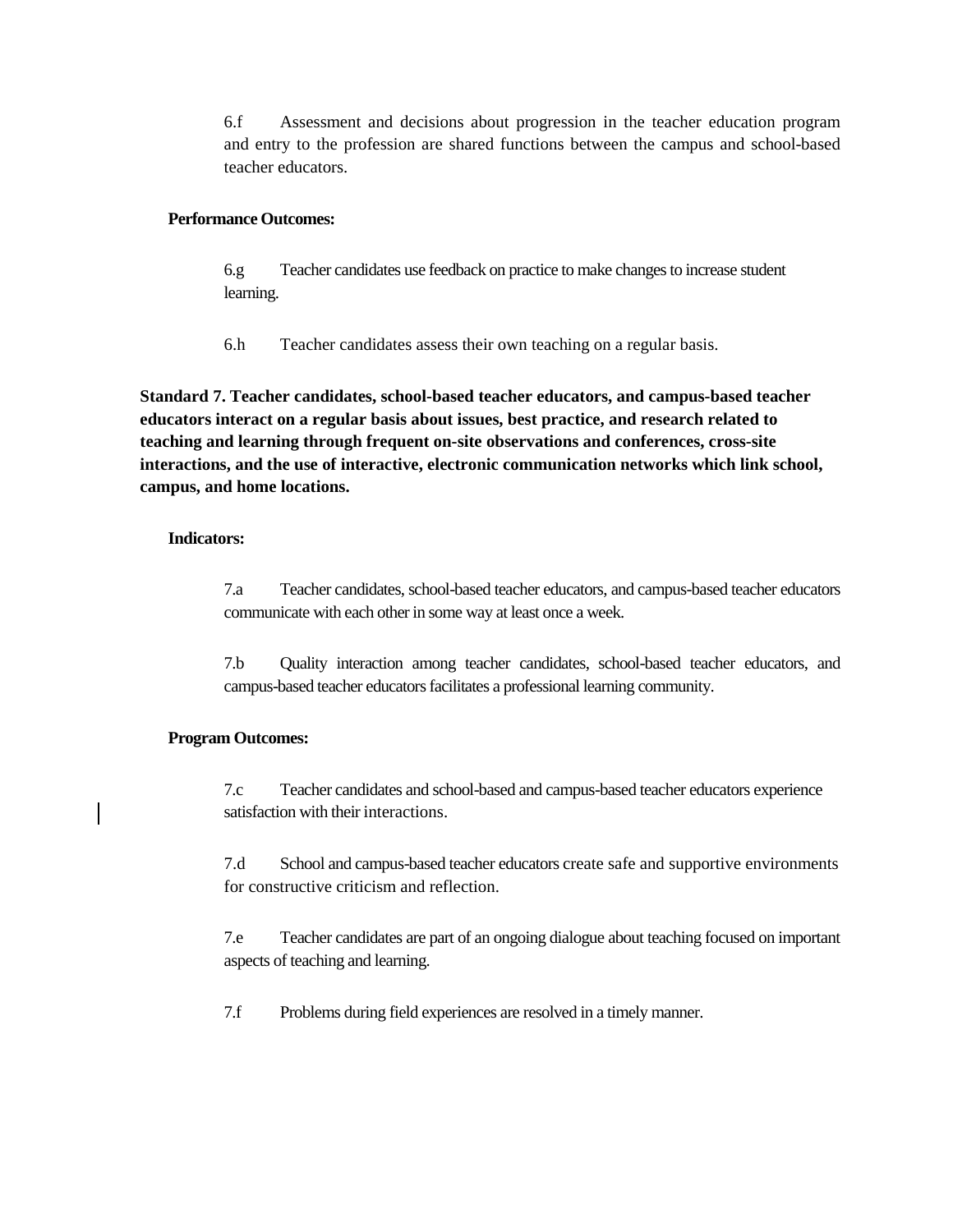## **Performance Outcomes:**

7.g Teacher candidates demonstrate increased self-confidence and skills in communication.

7.h Teacher candidates understand that teaching is complex and demonstrate an ability to reflect on educational issues and to apply good decision making skills.

**Standard 8. Field experiences incorporate opportunities for ongoing reflection and analysis of teaching and learning, conditions of schooling, and student development in light of teacher education program goals agreed upon by campus and school-based educators.**

## **Indicators:**

8.a Teacher candidates routinely are required to reflect on their field experiences.

8.b Campus and school-based teacher educators pose critical thinking questions about the nature of teaching, learning, and schooling to teacher candidates.

8.c Tools for reflection, such as journals and portfolios, are a part of field experiences.

8.d Teacher candidates analyze teaching in terms of "why" as well as "how".

#### **Program Outcomes:**

8.e Teacher candidates understand that teaching is complex.

8.f Teacher candidates view teaching as ongoing decision-making rather than a prescriptive activity.

8.g Teacher candidates achieve praxis.

# **Performance Outcomes:**

8.h Teacher candidates discuss the complexities of the teaching role in meeting the challenges of the classroom.

8.i Teacher candidates demonstrate an ability to be an effective decision maker using data regarding students, school context, goals, and available knowledge.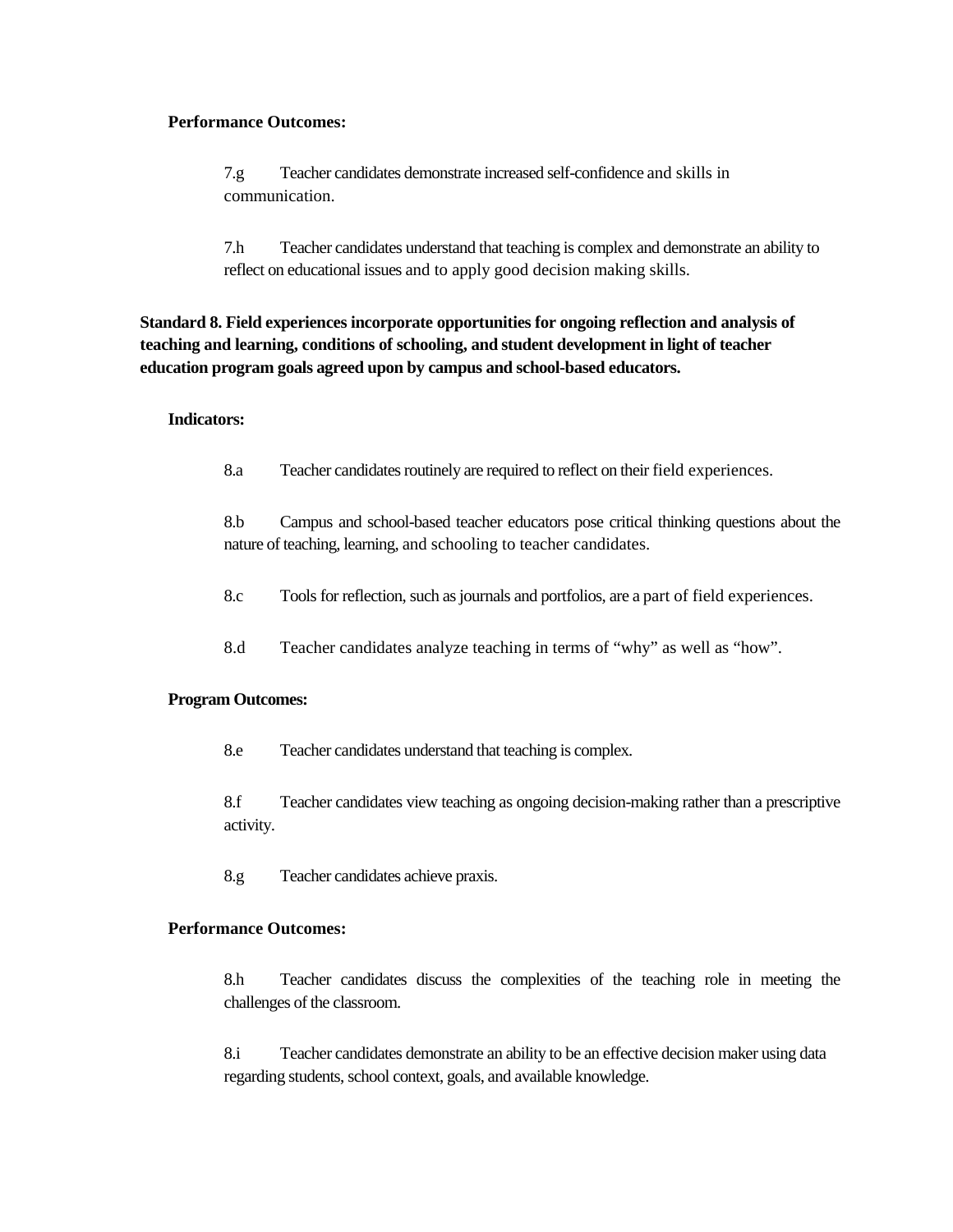**Standard 9. Field experiences occur in a context and in a sequence consistent with the goals and mission of the teacher education program.**

# **Indicators:**

9.a Campus and school-based teacher educators hold compatible views and philosophies about teaching and learning.

9.b The content of campus-based education is modeled in school-based field experiences.

9.c The changing nature of schools is studied in teacher education.

9.d The teacher education program has varied field experiences designed to meet varied and sequential goals of the teacher education program.

9.e Field experiences are sequential and cumulative and based on models of professional development.

9.f The scope and sequence of field experiences is highly related to the developmental stages of the teacher candidates.

# **Program Outcomes:**

9.g Field placements meet different goals of the teacher education program.

9.h Field experiences are sequenced to meet the developmental needs of teacher candidates.

# **Performance Outcomes:**

9.i Teacher candidates relate theory and practice to instructional decision-making.

**Section 10. Field experiences occur in contexts that welcome teacher candidates with a warm, supportive environment.**

# **Indicators:**

10.a Teacher candidates feel comfortable in the schools in which they are placed.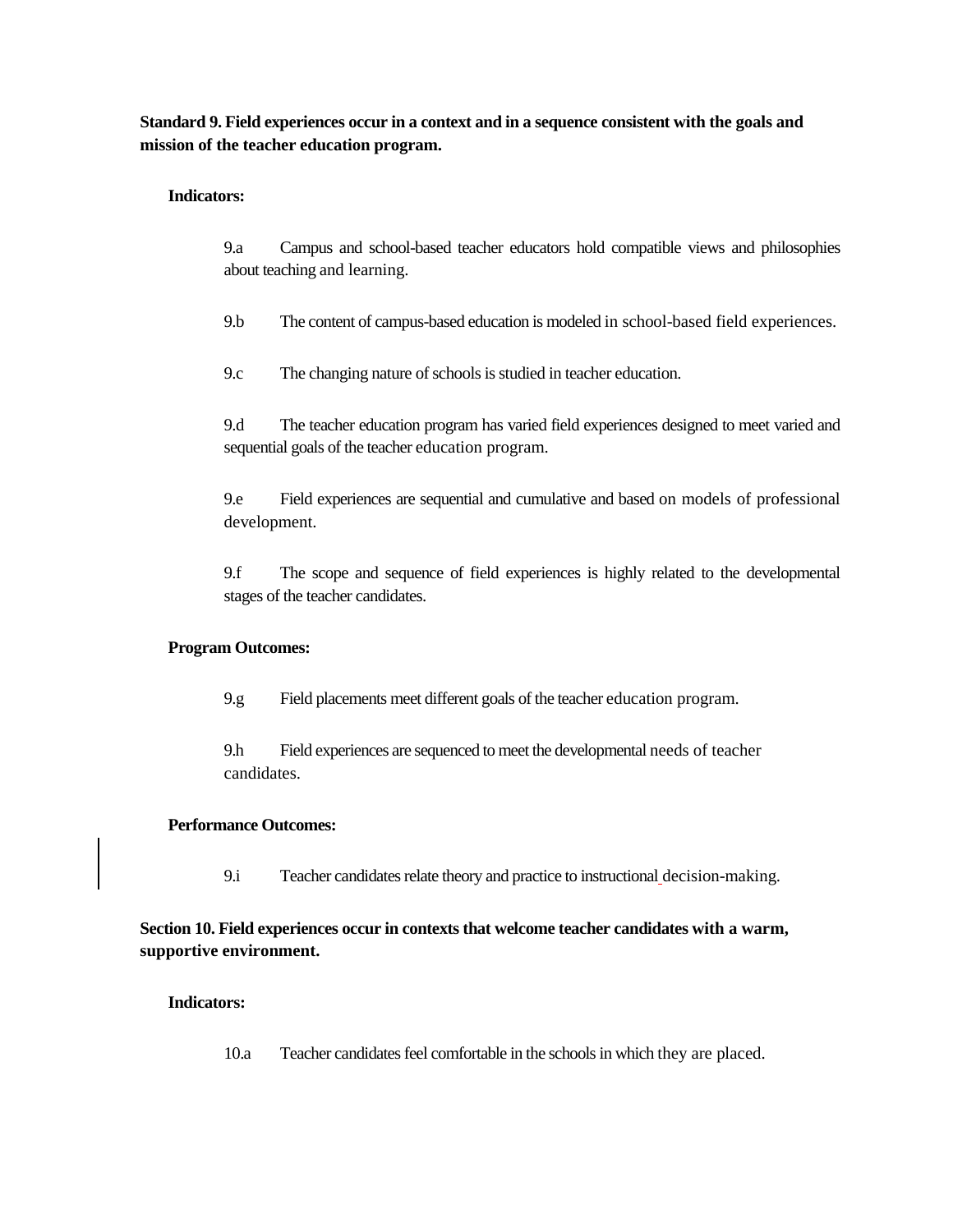10.b Stakeholders are aware of benefits to P-12 students resulting from having teacher candidates in their classrooms.

10.c Administrators, teachers, students, and parents in the school setting want and support teacher candidates in their schools and classrooms.

### **Program Outcome:**

10.d Teacher candidates are able to learn more from field experiences because their personal standing in the school is clear, and they feel welcome.

## **Performance Outcome:**

10.e Teacher candidates participate in the life of the school as a member of a learning community.

#### **Standard 11. Field experiences occur with diverse student populations and in diverse settings.**

# **Indicators:**

11.a Teacher candidates have extended field experiences with diverse school populations including students of different age levels, diverse racial and ethnic groups, diverse socioeconomic backgrounds, and diverse special needs.

11.b The teacher education program has a systematic way of providing diverse placements for teacher candidates.

11.c Teacher candidates have field experiences in schools with diverse administrative, curricular, and structural features.

#### **Program Outcome:**

11.d Teacher candidates have opportunities to work with diverse student populations and in different school structures.

## **Performance Outcomes:**

11.e Teacher candidates plan instruction that addresses the needs and interests of diverse students.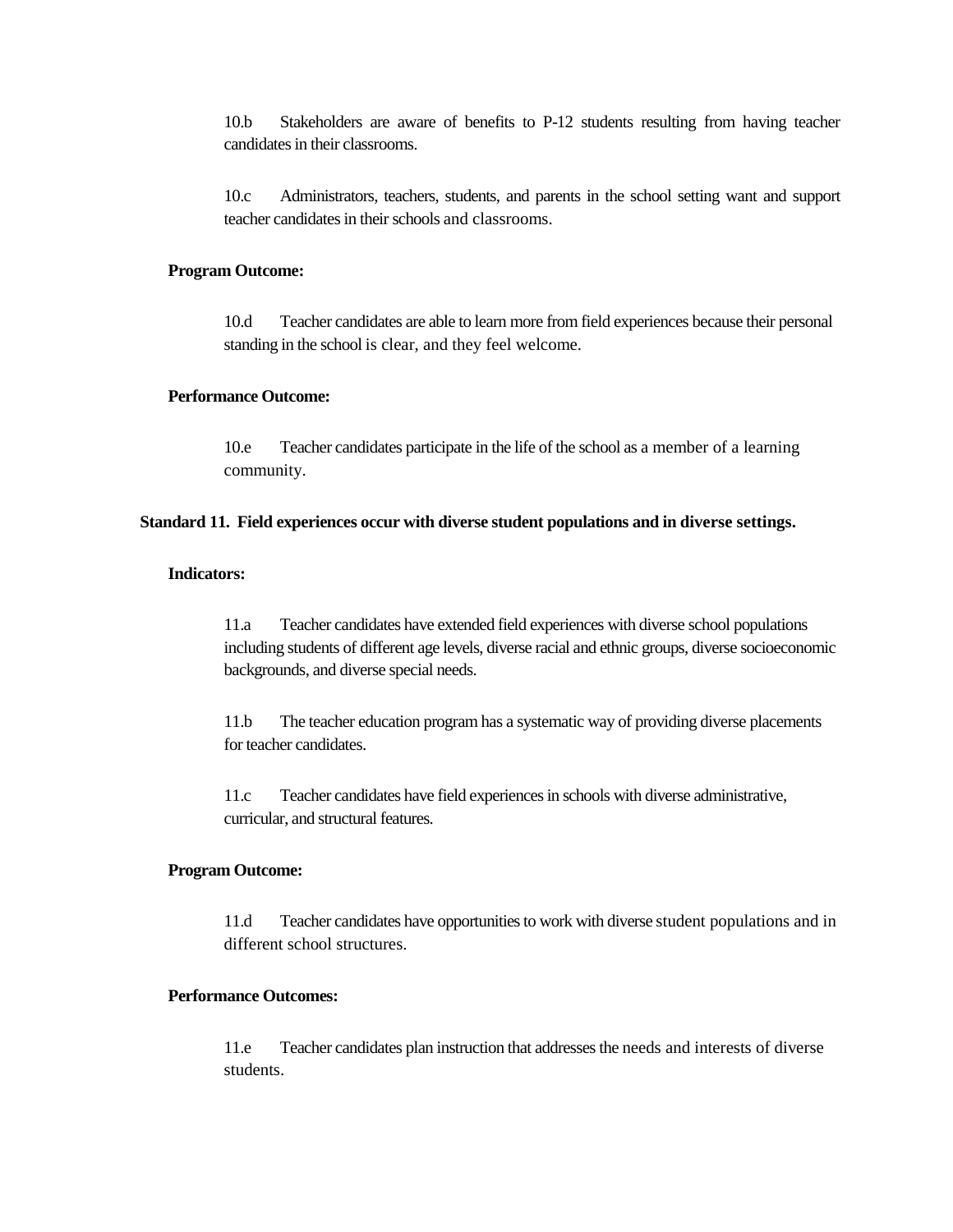11.f Teacher candidates work effectively in a variety of settings with diverse students.

**Standard 12. Field experience programs receive adequate resources including financial support for the administration and implementation of quality field experiences.**

## **Indicators:**

12.a Field experiences programs are able to meet the standards above as demonstrated by the indicators.

12.b Administration of field experiences is a school based and a campus based activity and includes teacher educators and/or administrators from both contexts.

12.d A person or group of persons is designated and compensated for handling logistical responsibilities of the field experience program including teacher candidate clearance; procurement and placement of teacher candidates in field assignments; development of field experience guidelines, handbooks, etc.; arranging seminars and meetings that include large groups of teacher candidates; and developing and implementing assessment and research procedures.

12.e School and campus based teacher educators take responsibility for providing resources.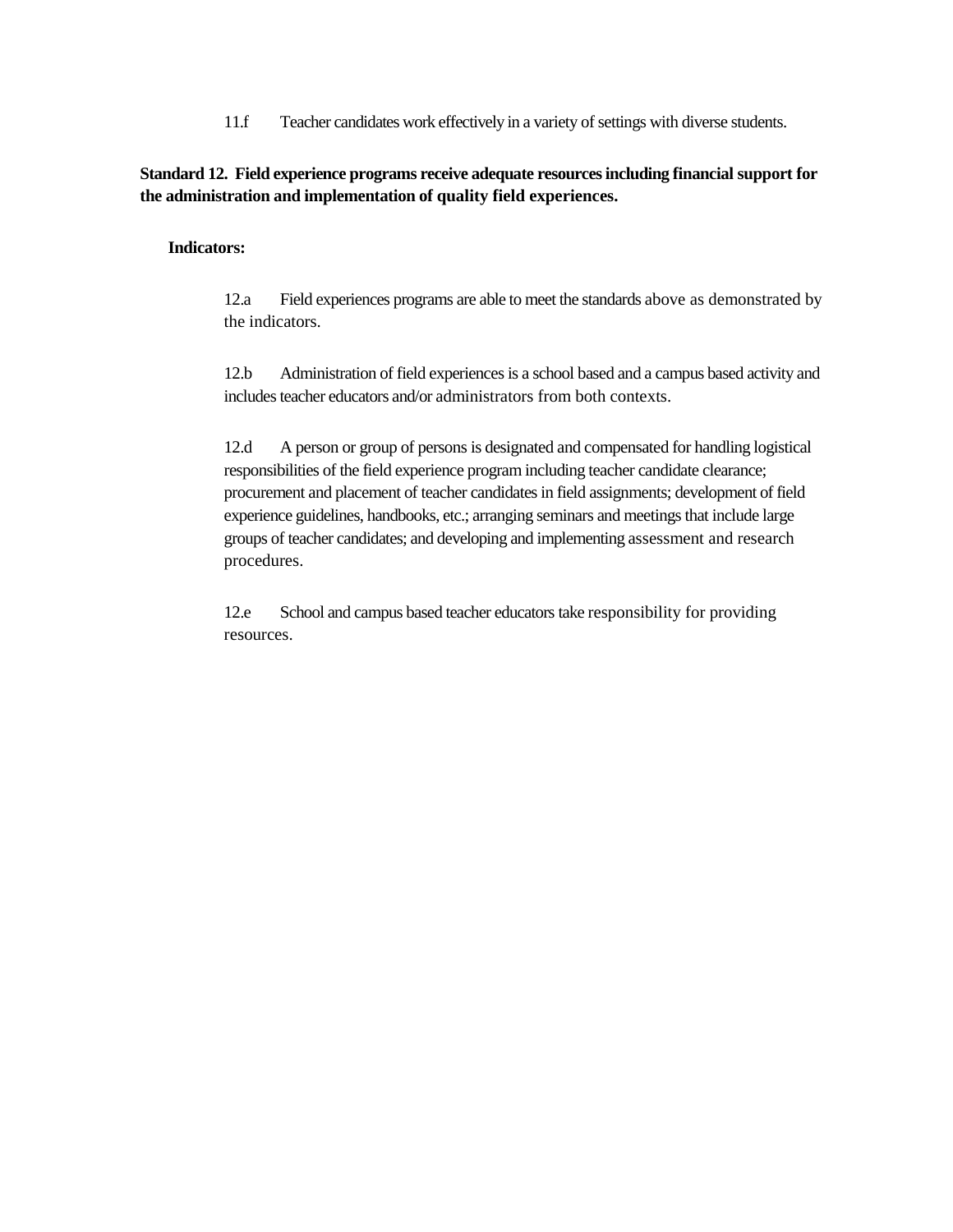### **References**

- American Association of Colleges for Teacher Education. (1987). Minority teachers' recruitment & retention: A public policy. Washington, DC: Author.
- Applegate, J. (1982). The impact of construct system development on communication and impression formation in persuasive contexts. *Communication Monographs, 49*(4), 277-289.
- Applegate, & Lasley,. (1985). Students' expectations for early field experience. *Texas Technical Journal of Education, 12*(1), 27-36.
- [Arrastia, M., Caridad,](javascript:__doLinkPostBack() [R., E. S.,](javascript:__doLinkPostBack() [Brinkerhoff, E., Hammond,](javascript:__doLinkPostBack() E. & [Roehrig, A. D.](javascript:__doLinkPostBack() (2014). The nature of elementary preservice teachers' reflection during an early field experience. *[Reflective Practice,](javascript:__doLinkPostBack()* 15(4), 427-444.
- Bainer, C. (1990). The relationship between instructional domain and the content of reflection among preservice teachers. Paper presented at the annual meeting of the Midwestern Educational Research Association, Chicago.
- Becher, R., & Ade, W. (1982). The relationship of field placement characteristics and students potential field performance abilities to clinical experience performance rating. *Journal of Teacher Education, 33*(2), 24-30.
- Black, A. & Ammon, P. (1992). A developmental-constructivist approach to teacher education. *Journal of Teacher Education*, 13(2), 189-206.
- Boyle-Baise, M. & McIntyre, D.J. (2008). What kind of experience? Preparing teachers in PDS or community settings. In M. Cochran-Smith, S. Feiman-Nemser, D.J.McIntyre, & K. Demers, (Eds.). *Handbook of Research in Teacher Education: Enduring Questions in Changing Contexts. Third Edition*. (pp. 307-330) New York: Rouledge/Taylor & Francis Group.
- Burbank, M.D., Ramirez, L.A. & Bates, A. J. (2016). The impact of critically reflective teaching: A continuum of rhetoric. *Action in Teacher Education*, 38(2), 104-119.
- Buttery, T. J. (1988). Group clinical supervision as a feedback process. *Journal of Research and Development in Education, 21*(4), 5-12.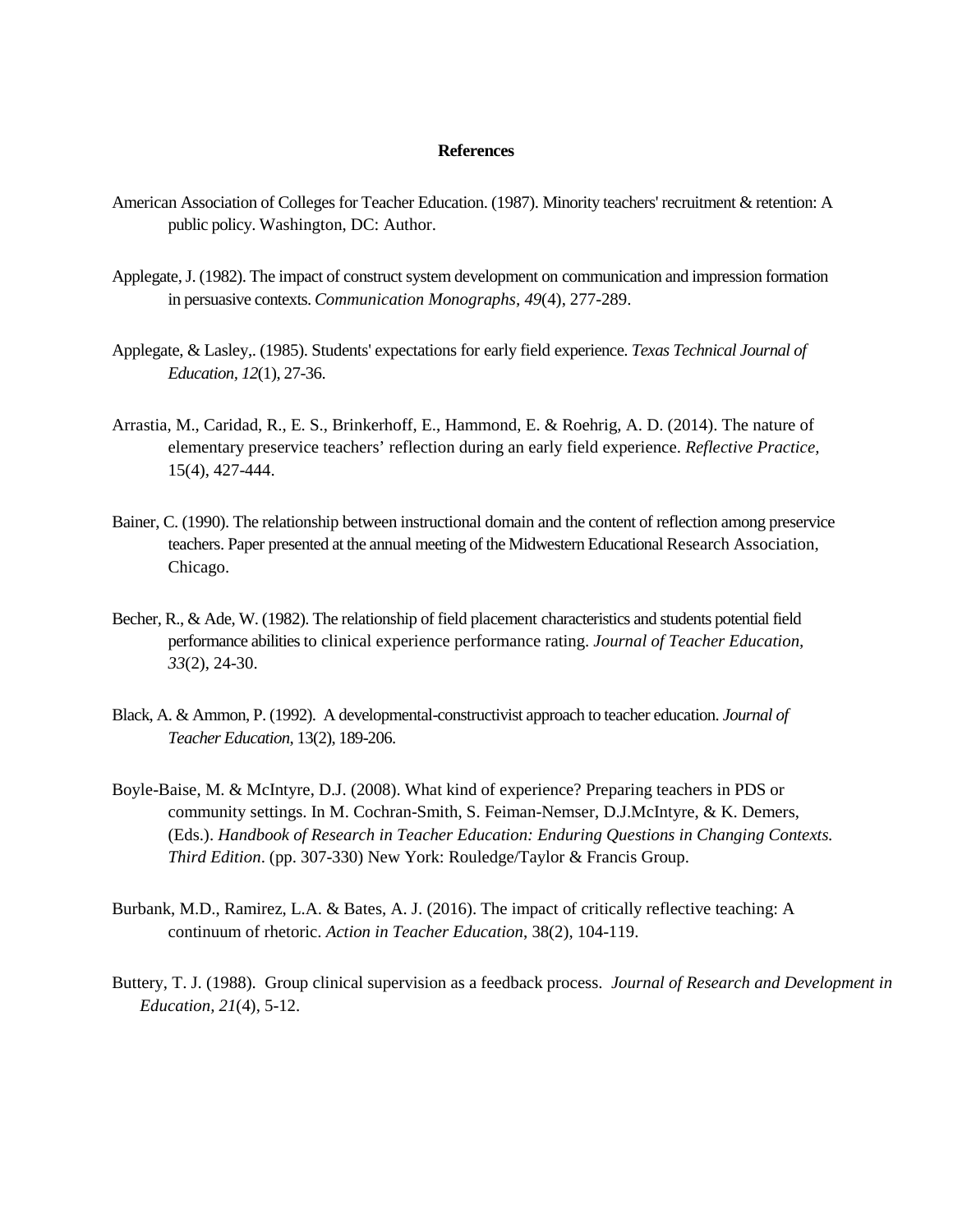- Council for the Accreditation of Educators Preparation (2014). *Standards*. Retrieved from <http://caepnet.org/standards/>
- Caprano, M,, Caprano, R, M,, & Helfeldt, J, (2010), Do differing types of field experiences make a difference in teacher candidates' perceived level of competence? *Teacher Education Quarterly*, 37(1), 131-154.
- Clark, C. And Peterson, P. (1986). Teachers' thought processes in M. C. Wittrock (Ed.). *Handbook of Research in Teaching*, 3rd ed., New York: Macmillan Publishing Co.
- Cochran-Smith, M. (1991). Reinventing student teaching. *Journal of Teacher Education, 42*(2), 104-118.
- Cope, E. (1973). School experience and student learning. In D. E. Loomas (Ed.), *The Education of Teachers in Britain* (p. 243-261). London: Wiley.
- Costa, A.L. & Garmston, RJ. (1994). *Cognitive coaching: A foundation for renaissance schools*. Norwood, MA: Christopher-Gordon Publishers, Inc.
- Darling-Hammond, L. (1994). *Professional development schools*. Mew York: Columbia University, Teachers College.
- Darling-Hammond, L. & Bransford, J. (Eds.) (2005). *Preparing teachers for a changing world: What teachers should learn and be able to do.* Jossey-Bass Wiley: San Francisco.
- Dewey, J. (1904). The relation of theory to practice in education. In National Society for the Study of Education (Ed.), The relation of theory to practice in the education of teachers. Third yearbook, Part 1 . Bloomington, IL: Public School Publishing Co.
- Eisenhardt, S, Besnoy, K. & Steele, (2011-2012) Creating Dissonance in Pre-Service Teachers' Field Experiences, *SRATE Journal*, 21(1), 1-10.
- Enz, B., Kimerer, K., & Freeman, D. (1997). Does the university have an obligation to care? *The Educational Forum, V.62*, 62-73.
- Faire, M. (1994). Improving the practicum: The professional development needs of lecturers, associate teachers, and student teachers. Paper presented at the annual conference of Australian Teacher Education Association (24th, Brisbane, Queensland, Australia, July 3-6, 1994).
- Farris, P., Henniger, M., & Bischoff, J. (1991). After the wave of reform, the role of early field experiences in elementary teacher education. *Action in Teacher Education, 13*(2), 20-24.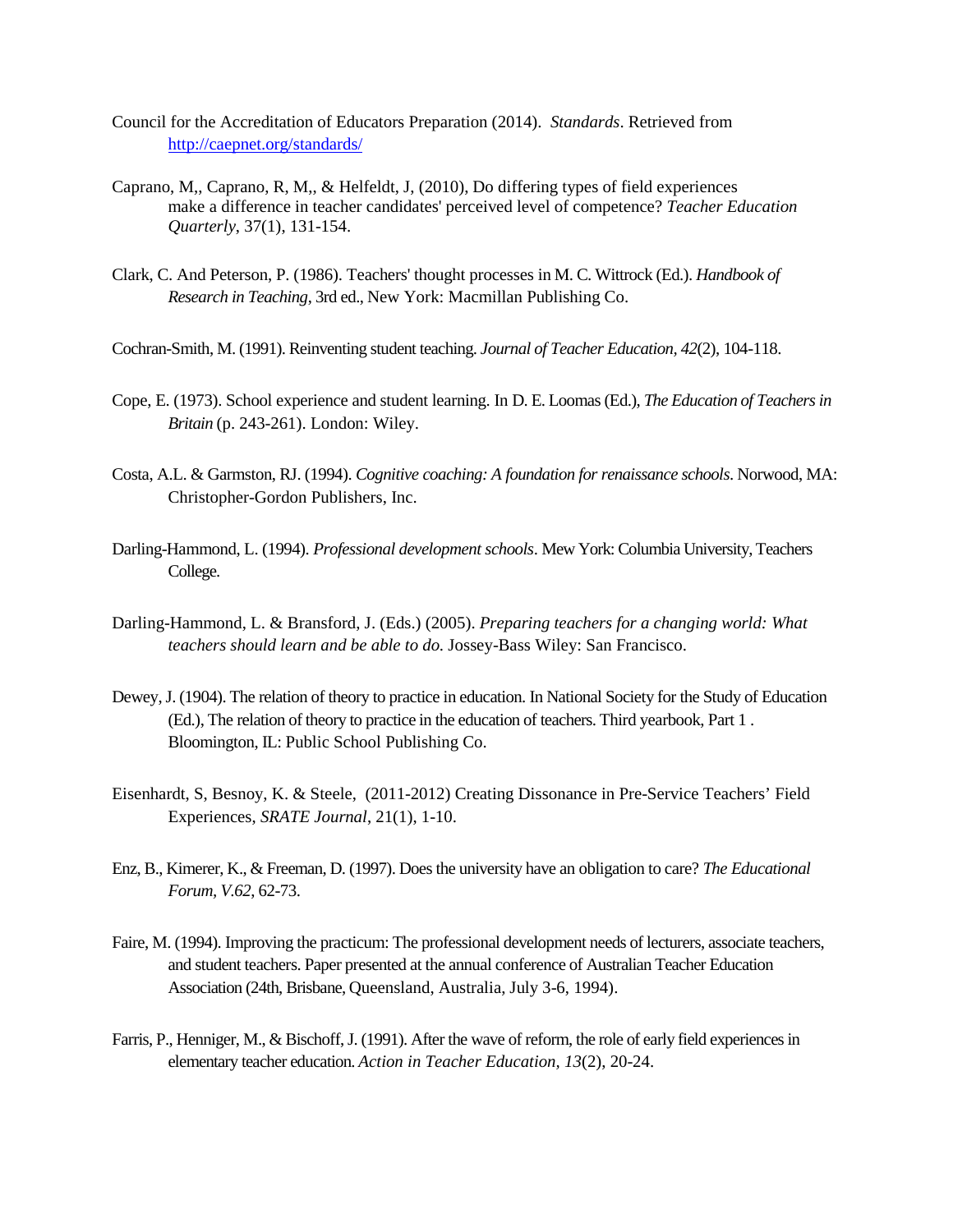- Fennema, E., Franke, M., Carpenter, T., & Carey, D. (1993). Using children's mathematical Knowledge in instruction. *American Educational Research Journal*, 30(3), 555-584.
- Fuller, M. L. (1992). Monocultural teachers & multicultural students: A demographic clash. *Teaching Education, 4*(2), 87-93.
- Garibaldi, A. (1992). Preparing teachers. In M. Dilworth (Ed.), Diversity in teacher education (pp. 23-39). San Francisco: Jossey-Bass.
- Garland, C. & Shippy, V. (1995). Perspectives on the future. Guiding clinical experiences. Norwood, NJ: Ablex.
- Glickman. (1985). The supervisor's challenge: Changing the teacher's work environment. *Educational Leadership, 42*(4), 38-40.
- Goldhammer, Anderson , & Krajewski. (1993). Clinical supervision: special methods for the supervision of teachers. New York: Holt, Rhinehart, and Winston.
- Goldstein, L.S. & Lake, V.E. (2003). The impact of field experience on preservice teachers' understandings of caring. *Teacher Education Quarterly*, September 2003, 115-132.
- Goodlad, J. (1990). Teachers for our nation's schools. San Francisco: Jossey-Bass.
- Goodlad, J., Soder, R., & Sirotnik, K. (1990). Places where teachers are taught. San Francisco: Jossey-Bass.
- Graham, P. A. (1987). Black teachers: A drastically scarce resource. *Phi Delta Kappa* (April), 598-605.
- Graham (2006). Conditions for successful field experiences: Perceptions of cooperating teachers, *Teaching and Teacher Education*, 22 1118–1129.
- Griffin, G. (1986). Clinical teacher education. In J. Hoffman & S. Edwards (Eds.), Reality and reform in clinical teacher education (pp. 1 -24). New York: Random House.
- Grimmett, P. P. & Ratzlaff, H. C. (1986). Expectations for the cooperating teacher role. *Journal of Teacher Education, 37*(6), 41-50.
- Guyton, E. & Mclntyre, D.J. (1990). Student teaching and field experiences. In W. R. Houston (Ed.), Handbook of research on teacher education (pp. 514-534). New York: Macmillan.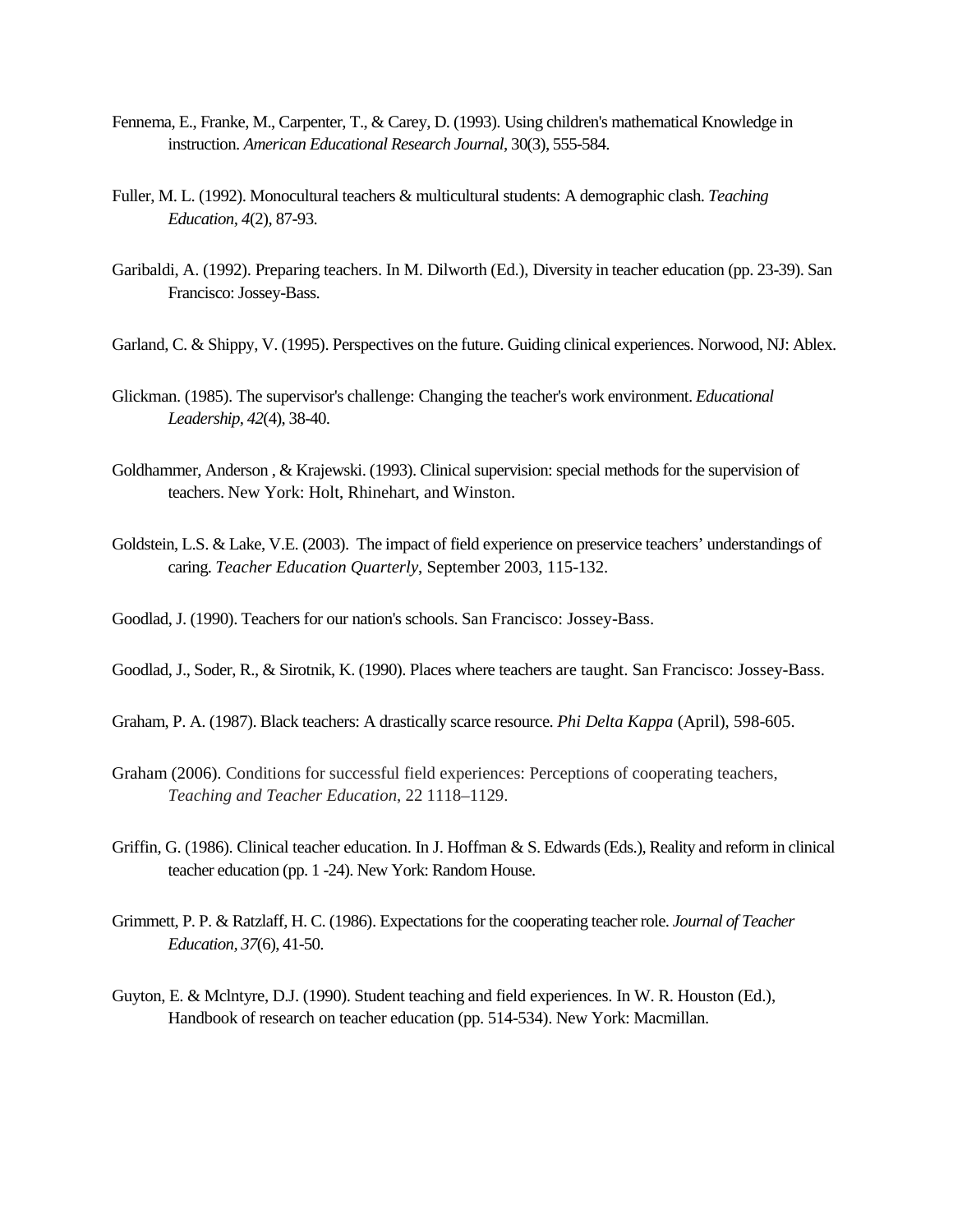- Guyton, E. & Wesche, M. (1996). Relationships among school context and student teachers' attitudes and performance. In Mclntyre, D.J. & Byrd, D.M., Preparing tomorrow's teachers: The field experience. Thousand Oaks, CA: Corwin.
- Hancock, E.S. & Gallard, A.J. (2004). Preservice Science Teachers' Beliefs About Teaching and Learning: The Influence of K-12 Field Experiences, *Journal of Science Teacher Education* 15(4): 281–291.
- He, Y., & Cooper, J. E. (2009). Tbe ABCs for preservice teacher cultural competency development. *Teaching Education*, 20(3), 305-322.
- Henninger, M. L. (1989). Recruiting minority students: Issues & options. *Journal of Teacher Education, 40*(6), 35-39.
- Hauwiller, J., Abel, F., Ausel, D., & Sparapani, E. (1988-1989). Enhancing the effectiveness of cooperating teachers. *Action in Teacher Education*, 10(4), 42-46.
- Hoffman, J., Werzel, M. M., Maloch, B., Greeter, E., Taylor, L., DeJulio, S., Vlach, S.K. (2015). What can we learn from studying the coaching interactions between cooperating teachers and preservice teachers? A literature review. *Teaching and Teacher Education*, Vol. 52, 99-112.
- Howey, K. (1986). The next generation of teacher preparation programs. In T. Lasley (Ed.), The dynamics of change in teacher education (pp. 161-185). Washington, DC: American Association of Colleges for Teacher Education.
- Howey, K. &Zimpher, N. (1989). Profiles of preservice teacher education. Albany: State University of New York Press.
- Hoy, W. K. & Feldman, J. A. (1987). Organizational health: The concept and its measure. *Journal of Research and Development in Education, v. 20*,30-38.
- Interstate New teacher Assessment and Support Consortium. (1996). Model standards for beginning teacher licensing and development: A resource for state dialogue. Washington, DC: Council of State School Officers.
- Jacobs, J., Yendol-Hoppey, D. & Dana, N. F. (2015) Preparing the next generation of teacher educators: The role of practitioner inquiry, *Action in Teacher Education*, 37(4), 373-396.
- Johnson, P. T. (1988). Improving the curriculum for limited English speaking students at Sierra Junior High. *NAASP Bulletin*, v.72, 95-100.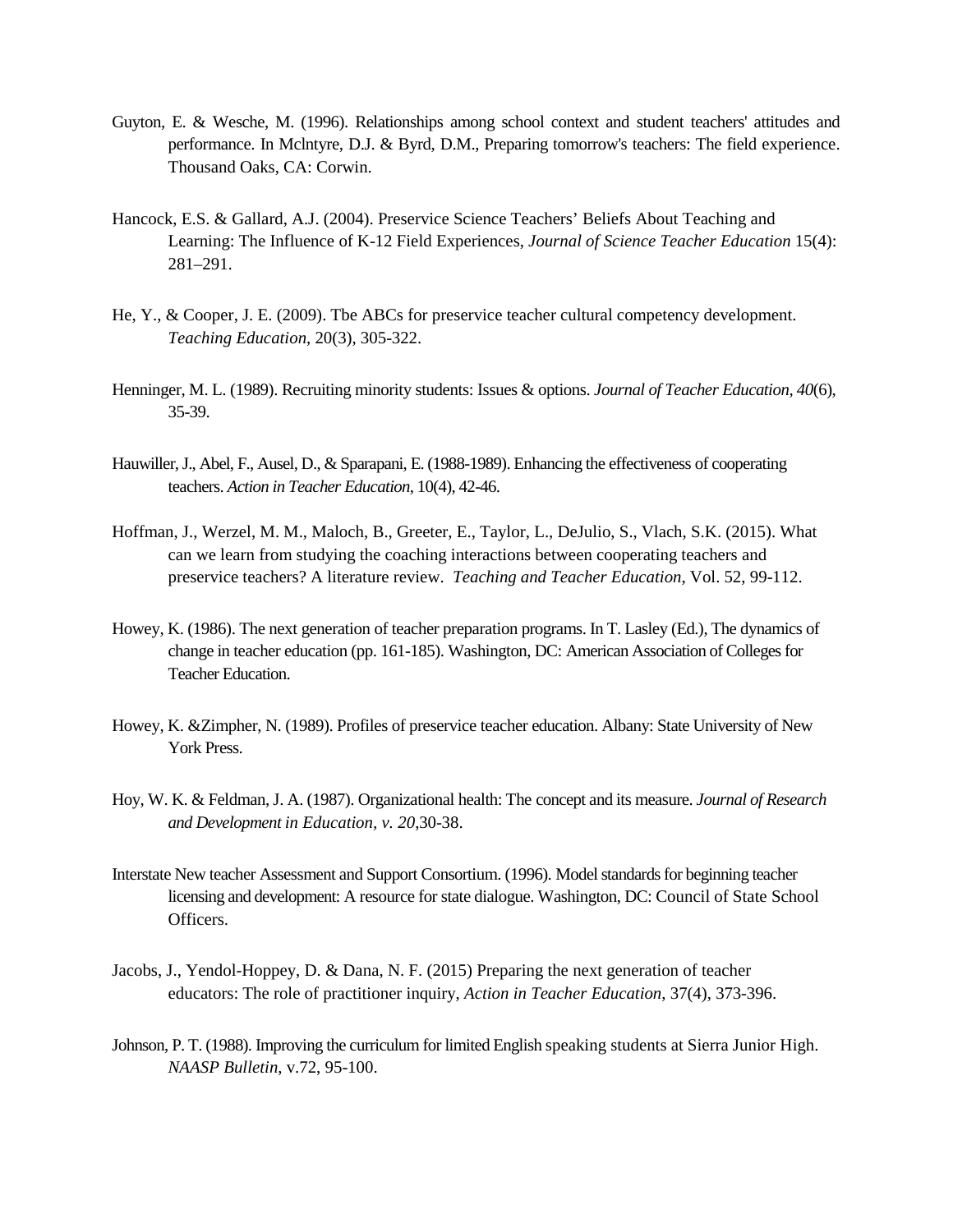- Kagan, D. M. (1992). Professional growth among preservice and beginning teachers. *Review of Educational Research, v. 62*(2), 129-169.
- Kanter, R.M. (1984). The change masters. New York: Simon & Schuster.
- Kennedy, M. (1991). An agenda for research on teacher learning (technical report). East Lansing, MI: Michigan State University.
- King, S. H. (1993). The limited presence of African American teachers. *Review of Educational Research, 63*(2), 115-150.
- Knapp, N., & Peterson, P. (1991, April). What does CGI mean to you? Teachers' ideas of a research-based intervention four years later. Paper presented at the annual meeting of the American Educational Research Association, Chicago.
- Krug, K., Love, J., Mauzey, E. & Dixon, W. (2015 ) Problem solving ability confidence levels among student teachers after a semester in the classroom, *College Student Journal*, 49(3). pp.331-340.
- Lee, R. E., Eckricb, L. T., Lackey, C, & Showalter, B. D. (2010). Pre-service teacher pathways to urban Teaching: A partnership model for nurturing community-based urban teacher prepararation. *Teacher Education Quarterly*, 37(3), 101-122.
- Maxie, A. (2001). Developing early field experiences in a blended teacher education Program: From policy to practice." *Teacher Education Quarterly*, Winter, 115-131.
- McKibbin, M., & Joyce, B. R. (1981). Psychological states. Theory into Practice, 19(4), 248-255. McNerney, R. F. & Carrier, C. A. (1981). Teacher development. New York: Macmillan Publishing Company.
- Mclntyre, D. J., Byrd, D. M. & Foxx, S. M. (1996). Field and laboratory experiences. In J. Sikula, T. J. Buttery, & E. Guyton (Eds.), *Handbook of Research on Teacher Education* (2nd ed., pp. 171-193). New York: Macmillan.
- Miller, P.C. & Mikulec, E.A. (2014), Pre-Service Teachers Confronting Issues of Diversity Though a Radical Field Experience, Multicultural Education, 21(2), 18-24.
- Monk, D. (2015). Reflections on teacher preparation, Symposium: 21<sup>st</sup> Century Ecellence in Education: Part 2. Published online, Springer Science+Business Media New York: 21 April 2015.
- National Council for Accreditation on Teacher Education (NCATE). (1995). Standards, procedures, policies for the accreditation of professional education units. Washington, D.C.: NCATE.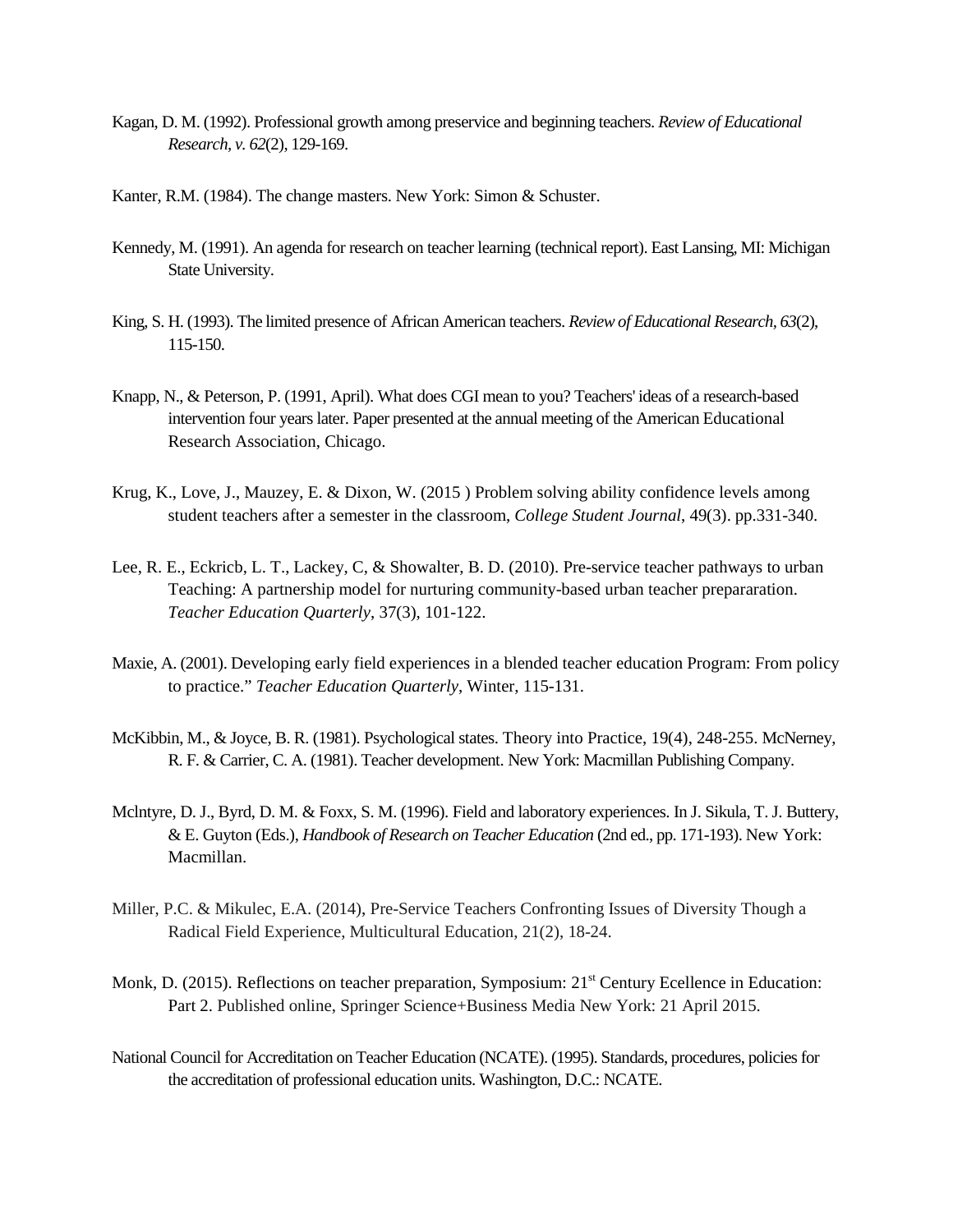- Nolan, T., & Huber, T. (1989). Nurturing the reflective practitioner through instructional supervision: A review of the literature. *Journal of Curriculum and Supervision, 4*(2), 126-145.
- Peterson, P., Fennema, E., Carpenter, T., & Loef, M. (1989). Teachers' pedagogical content beliefs in mathematics. *Cognition & Instruction, 6*(1), 1-40.
- Philipp, R.A., Ambrose,R., Lamb, L.L.C., Sowder, J.T., Schappelle, B.P., Sowder, L., Thanheiser, E. and Chauvot, J. (2007) Effects of Early Field Experiences on the Mathematical Content Knowledge and Beliefs of Prospective Elementary School Teachers: An Experimental Study. *Journal for Research in Mathematics Education,* Vol. 38, No. 5 pp. 438-476
- Reiman, A. R., & Paramore, B. M. (1993). Promoting preservice teacher development through extended field experience. In M. O'Hair & S. Odell (Eds.), Teacher education yearbook I: Diversity and teaching (pp. 11-121). Fort Worth, Harcourt Brace Jovanovich.
- Rekkas, A. J. (1994). Early field experience: How well are student's expectations met? Paper presented at the Annual Meeting of the Midwestern Educational Research Association (Chicago, IL, October 13, 1994).
- Ross, D. (1988). Reflective teaching: Meaning and implication for preservice teacher educators. In H. Waxman, H. J. Freilberg, J. Vaugham, & M. Weil (Eds.), Images of reflection in teacher education. Reston, VA: Association of Teacher Educators.
- Roth, R. (1996). Standards for certification, licensure, and accreditation. In J. Sikula, T. J. Buttery, & E. Guyton, (Eds.), Handbook of research on teacher education (2nd ed., pp. 242-278). New York: Macmillan.
- Savage, Cannon, & Sutters (2015). The Yellow Brick Road to Licensure: Mentoring Student Teachers through the Practicum Experience. *Art Education,* 22-27.
- Schon, D. (1983). The reflective practitioner. New York: Basic Books.
- Schon, D. (1987). Educating the reflective practitioner. San Francisco, CA: Jossey-Bass.
- Sleeter, C. (2001). Preparing teachers for culturally diverse schools: Research and the overwhelming presence of whiteness. *Journal of Teacher Education*, 52(2), 94-106.
- SprinthalI, N., & Thies-Sprinthall, L. (1983). The teacher as an adult learner —A cognitive developmental view. Staff Development: 82nd Yearbook of the National Society for the Study of Education, Part II, Chicago, IL: University of Chicago Press.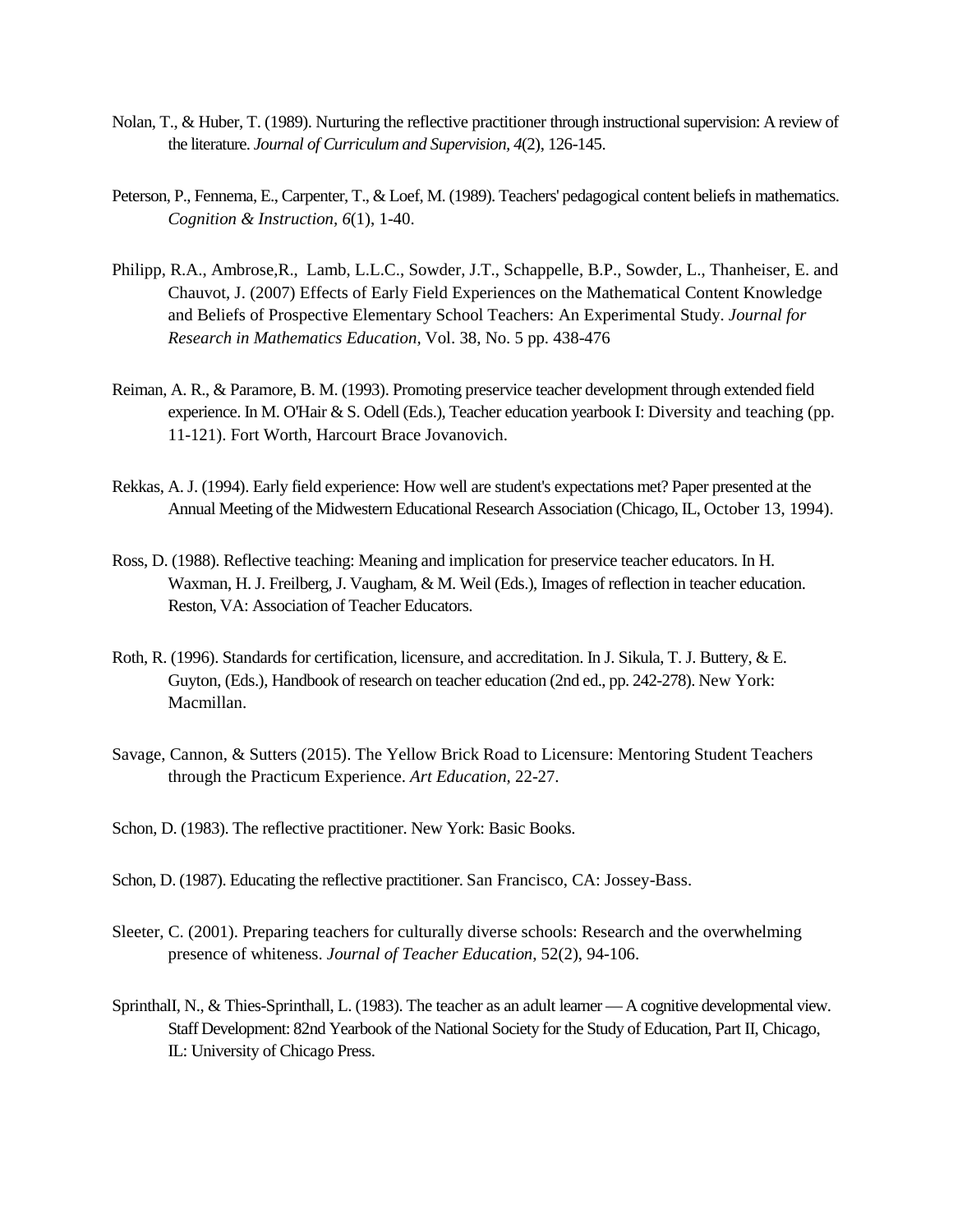- Sprinthal I, N. A., Reiman, A. J., & Thies-Sprinthall, L. (1993). Roletaking and reflection: Promoting the conceptual and moral development of teachers. *Learning and Individual Differences, 5*(4), 283-299.
- Sprinthall, N. A., Reiman, A. J., & Thies-Sprinthall, L. (1996). Teacher professional development. In J. Sikula., T. Buttery and E. Guyton (Eds.). Handbook of research in teacher education. New York: Macmillan.
- Tellez, K. (1996). Authentic assessment. In J. Sikula, T. J. Buttery, & E. Guyton (Eds.), Handbook of research in teacher education (2nd ed., pp. 704-721). New York: Macmillan.
- Tewell, K. J. & Trubowitz, S. (1987). The minority group teacher: An endangered species. *Urban Education*, 22(3), 355-364.
- Tittle, C. K. (1974). Student teaching: Attitudes and research bases for change in school and university. Metuchen, NJ: Scarecrow.
- Vygotsky, L.S. (1978). Mind in society. Cambridge, MA: Harvard University Press.
- Weiner, C . (1993). Preparing teachers for urban schools: Lessons from thirty years of school reform. New York: Teacher College Press.
- Wilkins, E.A., Shin, E., & Ainsworth, J. (2009). The effects of using peer feedback practices with elementary education teacher candidates. *Teacher Education Quarterly, 36*(2), 79-93.
- Williams, D., Ramanthan, H., Smith, D., Cruz, J., & Lipsett, L. (1997). Problems related to participants' roles and programmatic goals in student teaching supervision. *The Midwestern Researcher, 10*(4), 2-10.
- Winitsky, N. Stoddart, T., & O'Keefe, P. (1992). Great expectations: Emergent professional development schools. *Journal of Teacher Education, 43*(1), 3-18.
- Wright, P. J., Silvern, S. B., & Burkhater, B. B. (1982). An evaluation of teacher input in field-based instruction. *Journal of Research and Development in Education, 15*(2), 34-37.
- Yates, J. W. (1981). Student teaching in England: Results of a recent survey. *Journal of Teacher Education, 32*(5), 44-47.
- Yee, A. H. (1967). The student teaching triad: The relationship of attitudes among student teachers, college supervisors, and cooperating teachers. Austin: University of Texas, College of Education.
- Zeichner, K. (1982). Reflective teaching and field-based experience in teacher education. *Interchange, 12*(4), 1-21.